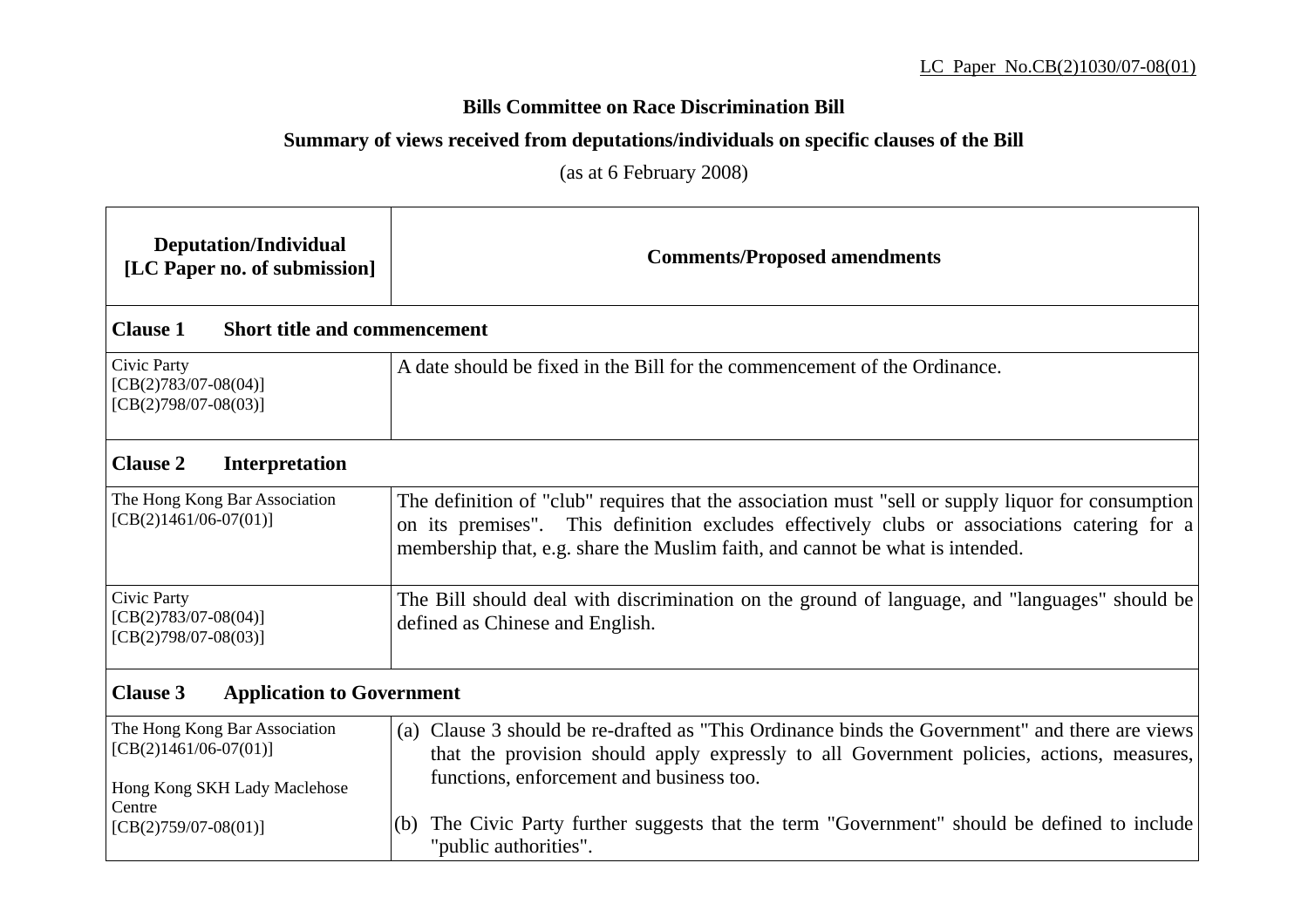| <b>Deputation/Individual</b><br>[LC Paper no. of submission]               | <b>Comments/Proposed amendments</b>                                                                                                                                                                                                                                                      |
|----------------------------------------------------------------------------|------------------------------------------------------------------------------------------------------------------------------------------------------------------------------------------------------------------------------------------------------------------------------------------|
| Hong Kong Christian Service<br>$[CB(2)759/07-08(02)]$                      | The Bar Association also questions whether Clause 3 would have the effect of excluding the<br>(c)                                                                                                                                                                                        |
| Dr James KEEZHANGATTE<br>$[CB(2)775/07-08(02)]$                            | application of the Bill to acts performed by the Judiciary.                                                                                                                                                                                                                              |
| Hong Kong Christian Council<br>$[CB(2)775/07-08(03)]$                      |                                                                                                                                                                                                                                                                                          |
| <b>Christian Action</b><br>$[CB(2)783/07-08(01)]$                          |                                                                                                                                                                                                                                                                                          |
| Hong Kong Christian Institute<br>$[CB(2)798/07-08(04)]$                    |                                                                                                                                                                                                                                                                                          |
| Civic Party<br>$[CB(2)783/07-08(04)]$<br>$[CB(2)798/07-08(03)]$            |                                                                                                                                                                                                                                                                                          |
| Colours in Peace<br>$[CB(2)798/07-08(05)]$                                 |                                                                                                                                                                                                                                                                                          |
| <b>Equal Opportunities Commission</b><br>(EOC)<br>$[CB(2)759/07-08(03)]$   | SDO, DDO and FSDO have specific provisions (i.e. sections 21 and 28 in SDO, sections 21 and<br>36 in DDO, and sections 17 and 28 in FSDO) stating clearly that it is unlawful for the<br>Government to discriminate "in the performance of its functions or the exercise of its powers". |
| Mr Y K CHONG                                                               | If the scope of the Bill is not intended to be narrower than that of the three anti-discrimination<br>ordinances <sup>1</sup> , apart from specifying "This Ordinance binds the Government", the Bill should                                                                             |
| $[CB(2)759/07-08(04)]$                                                     | include a provision similar to section 21 of SDO - "it is unlawful for the Government to                                                                                                                                                                                                 |
| Dr Kelly LOPER<br>[Oral presentation at the meeting on<br>10 January 2008] | discriminate against a woman in the performance of its functions or the exercise of its powers".                                                                                                                                                                                         |
|                                                                            |                                                                                                                                                                                                                                                                                          |

<sup>&</sup>lt;sup>1</sup> three anti-discrimination ordinances: Sex Discrimination Ordinance (SDO) (Cap.480), Disability Discrimination Ordinance (DDO) (Cap.487), and Family Status Discrimination Ordinance (FSDO) (Cap.527)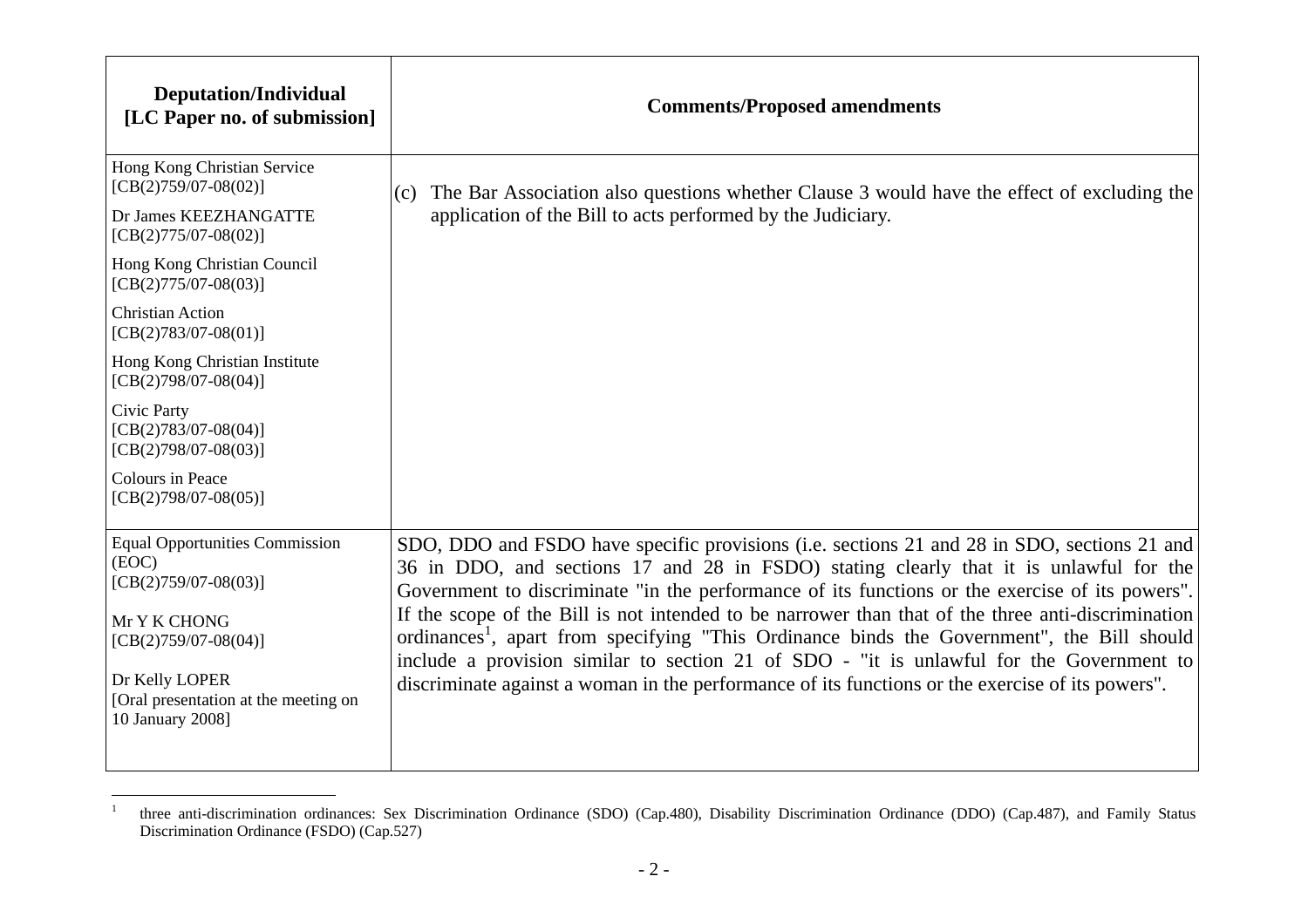| <b>Deputation/Individual</b><br>[LC Paper no. of submission]                                                       | <b>Comments/Proposed amendments</b>                                                                                                                                                                                                                                                                                                                                                          |
|--------------------------------------------------------------------------------------------------------------------|----------------------------------------------------------------------------------------------------------------------------------------------------------------------------------------------------------------------------------------------------------------------------------------------------------------------------------------------------------------------------------------------|
| Mr Patrick YU<br>$[CB(2)783/07-08(06)$ revised]                                                                    | Re-drafting Clause 3 as "This Ordinance binds the Government" cannot tackle the root of the<br>problem that the Administration is limiting the application of the Bill to only the functional areas<br>of the Administration.                                                                                                                                                                |
| <b>Racial discrimination</b><br><b>Clause 4</b>                                                                    |                                                                                                                                                                                                                                                                                                                                                                                              |
| The Law Society of Hong Kong<br>$[CB(2)1325/06-07(01)]$                                                            | The drafting of Clause 4(2), which sets out the criteria for determining "justifiability", deviates<br>from the drafting approach for relevant provisions of the three anti-discrimination ordinances.                                                                                                                                                                                       |
| <b>EOC</b><br>$[CB(2)1168/06-07(05)]$<br>$[CB(2)759/07-08(03)]$                                                    | (a) EOC and the Civic Party suggest that "requirement or condition" in Clause $4(1)(b)$ should be<br>replaced by the expression "provision, criterion or practice".                                                                                                                                                                                                                          |
| Civic Party<br>$[CB(2)1243/06-07(02)]$<br>$[CB(2)783/07-08(04)]$                                                   | (b) EOC is concerned that Clause $4(5)$ may lead to a conclusion that a requirement or condition<br>is justifiable as long as the alternatives involve additional expenditure.                                                                                                                                                                                                               |
| $[CB(2)798/07-08(03)]$<br>Mr Y K CHONG<br>$[CB(2)1226/06-07(04)]$<br>$[CB(2)759/07-08(04)]$                        | (c) Civic Party and Mr Y K CHONG suggest that Clauses $4(2)(b)$ and $4(5)$ should be deleted.<br>Mr CHONG further suggests that, as Clause $4(2)(b)$ makes it very difficult to prove a case of<br>indirect discrimination, the test should be "failure to consider alternatives" and reference<br>should be made to section 4 of DDO.                                                       |
| Association for the Advancement of<br>Feminism<br>[CB(2)901/07-08(01) & (02)]<br>Hong Kong Catholic Commission For | (d) The Civic Party also suggests that the definition of indirect discrimination should be based<br>on the one in DDO, i.e. introducing unjustifiable hardship, similar to section 4 of DDO, and<br>Clause $4(1)(b)$ should be amended to provide that race discrimination is constituted if a<br>person only waives a person but not another person from meeting a requirement or condition |
| Labour Affairs<br>$[CB(2)798/07-08(10)]$                                                                           | merely on the ground of race.<br>The Association for the Advancement of Feminism considers that DDO provides for a more<br>(e)<br>precise and simpler definition of indirect discrimination.                                                                                                                                                                                                 |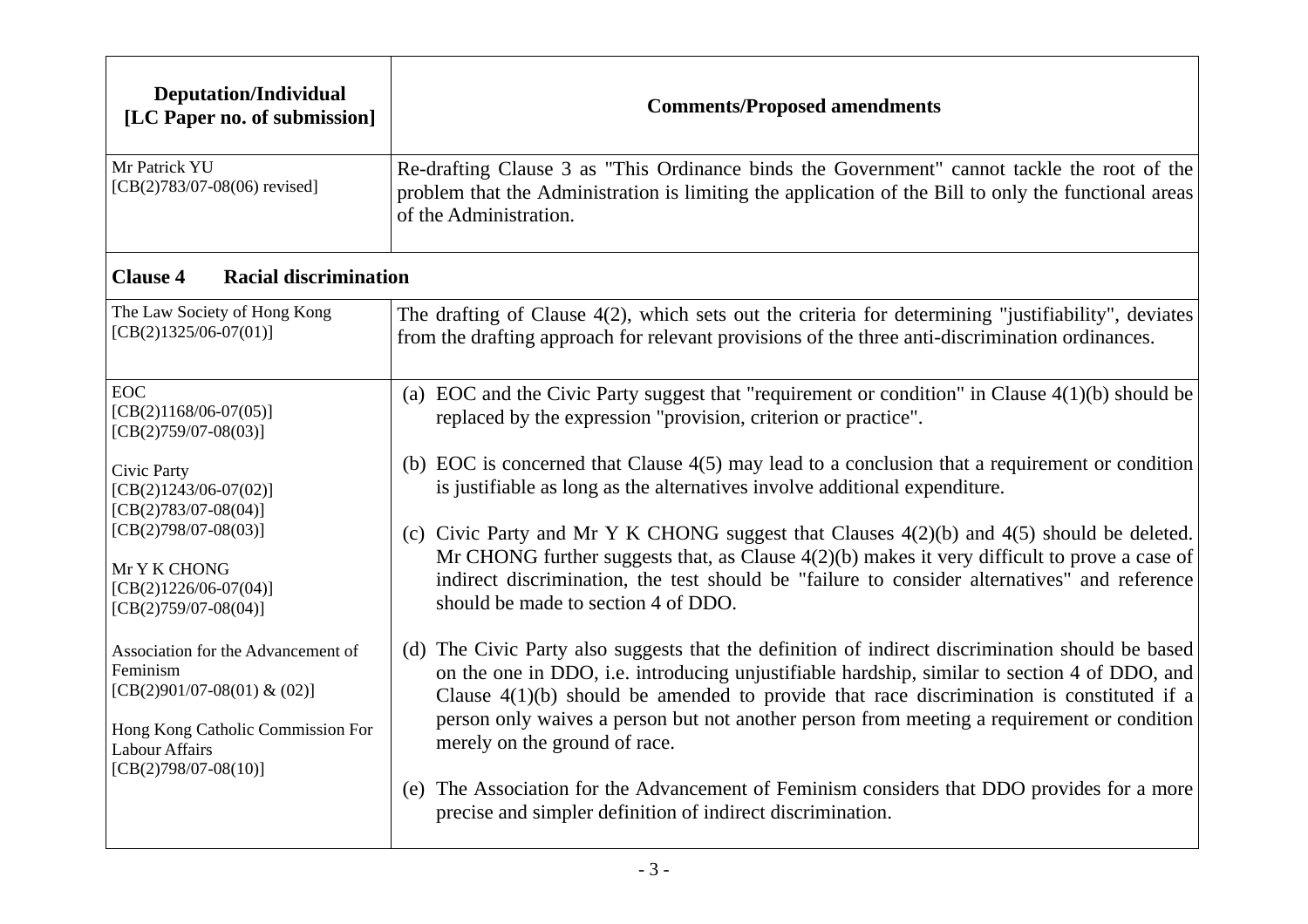| <b>Deputation/Individual</b><br>[LC Paper no. of submission]                                                                            | <b>Comments/Proposed amendments</b>                                                                                                                                                                                                                                                                                                                                                                                                                                                                                                                                                                                                                                                                                                                                                                                                                                                              |
|-----------------------------------------------------------------------------------------------------------------------------------------|--------------------------------------------------------------------------------------------------------------------------------------------------------------------------------------------------------------------------------------------------------------------------------------------------------------------------------------------------------------------------------------------------------------------------------------------------------------------------------------------------------------------------------------------------------------------------------------------------------------------------------------------------------------------------------------------------------------------------------------------------------------------------------------------------------------------------------------------------------------------------------------------------|
| The Hong Kong Bar Association<br>$[CB(2)1461/06-07(01)]$<br>Dr Kelley LOPER<br>[Oral presentation at the meeting on<br>10 January 2008] | Clause $4(1)(b)$ prescribes a test of "disproportionate impact" for indirect discrimination. Clauses<br>4(2) to 4(5) provide for two alternative tests to determine "justifiability". The second test on the<br>"reasonable practicability" of the alleged discriminator does not appear to be in line with English<br>jurisprudence and runs the risk of amounting to a less stringent test than the alternative test, i.e.<br>proportionality test. Clauses $4(2)$ to $4(5)$ are suggested to be deleted.                                                                                                                                                                                                                                                                                                                                                                                      |
| The Hong Kong Association of Banks<br>$[CB(2)1668/06-07(01)]$                                                                           | (a) Clause 4(2) defines "justifiable" in a very restrictive manner. A requirement or condition is<br>regarded as justifiable if -<br>the condition serves a legitimate objective and bears a rational and proportionate<br>connection to the objective; or<br>it is not reasonably practicable for the person who allegedly discriminates not to apply the<br>restriction or condition.<br>The provision could create doubt as to whether or not a requirement or condition is justifiable<br>and such "justifiable" requirement is not contained in the three anti-discrimination<br>ordinances.<br>(b) Certain financial/investment services (e.g. offering of Initial Public Offers of shares) may not<br>be available to certain nationals by reason of the laws/regulations of their home countries.<br>Clause $4(4)(d)$ should be amended to provide for appropriate exceptions for banks. |
| <b>Clause 5</b>                                                                                                                         | Discrimination on the ground of race of near relative                                                                                                                                                                                                                                                                                                                                                                                                                                                                                                                                                                                                                                                                                                                                                                                                                                            |
| <b>EOC</b><br>$[CB(2)1168/06-07(05)]$                                                                                                   | (a) The concept of "near relative" as defined under Clause 2 is too narrow as compared with that<br>of an "associate" under $DDO2$ , and the latter term should be adopted for the Bill.                                                                                                                                                                                                                                                                                                                                                                                                                                                                                                                                                                                                                                                                                                         |

<sup>&</sup>lt;sup>2</sup> "associate" in relation to a person as defined by section 2 of DDO, includes -

(d) a carer of the person; and

<sup>(</sup>a) a spouse of the person;

<sup>(</sup>b) another person who is living with the person on a genuine domestic basis;

<sup>(</sup>c) a relative of the person;

<sup>(</sup>e) another person who is in a business, sporting or recreational relationship with the person.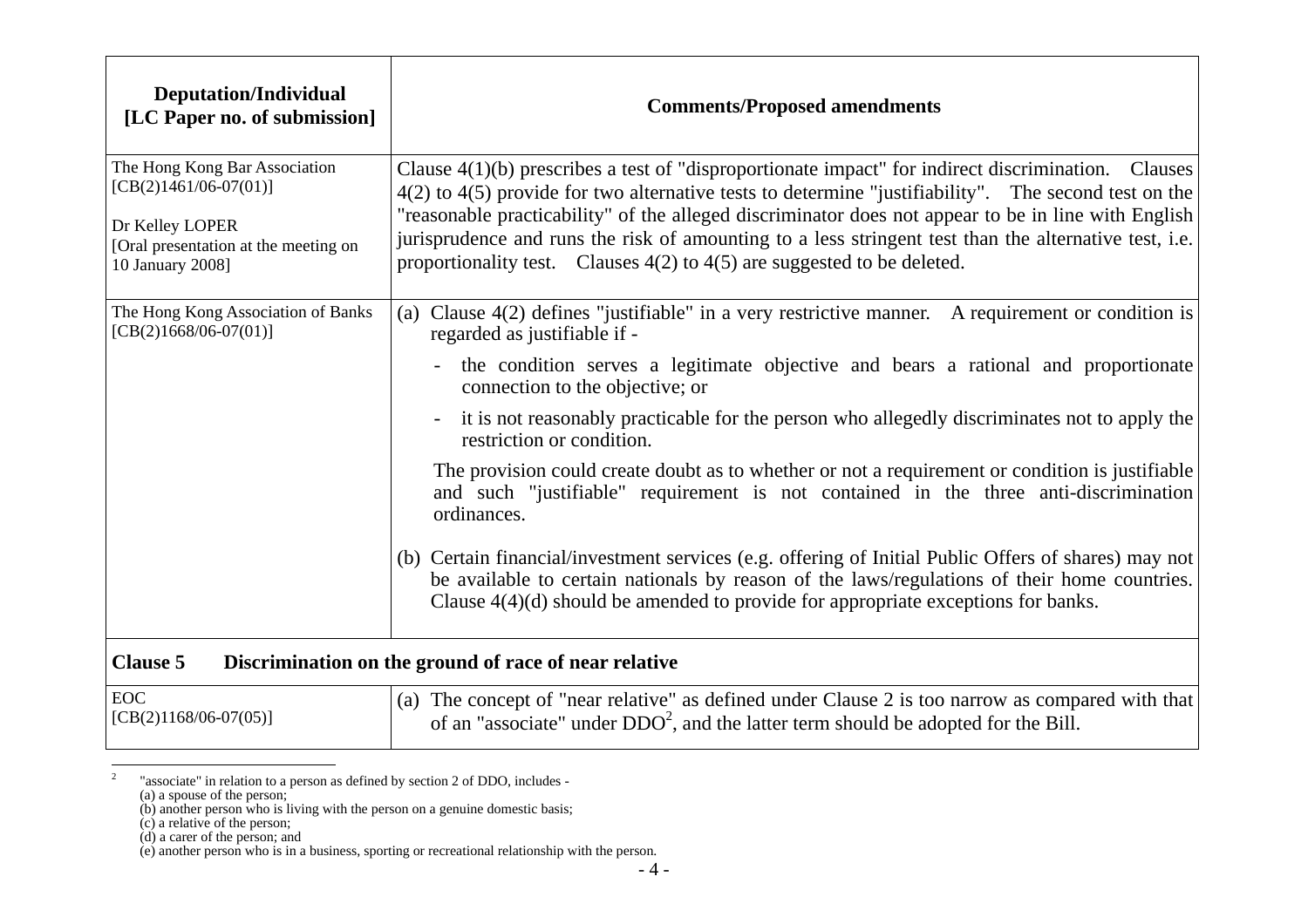| <b>Deputation/Individual</b><br>[LC Paper no. of submission]                                       | <b>Comments/Proposed amendments</b>                                                                                                                                                                                                                                                                                                                                                                        |
|----------------------------------------------------------------------------------------------------|------------------------------------------------------------------------------------------------------------------------------------------------------------------------------------------------------------------------------------------------------------------------------------------------------------------------------------------------------------------------------------------------------------|
| Mr Y K CHONG<br>$[CB(2)1226/06-07(04)]$<br>The Law Society of Hong Kong<br>$[CB(2)1325/06-07(01)]$ | (b) The scope of Clause 5 should be broadened similar to section $6(c)$ of DDO that "a person"<br>discriminates against another person in any circumstances relevant for the purposes of any<br>provision of this Ordinance if on the ground of the disability of an associate of that other<br>person he treats him less favourably than he treats or would treat a person without such a<br>disability". |
| Hong Kong Unison Limited<br>$[CB(2)775/07-08(01)]$                                                 |                                                                                                                                                                                                                                                                                                                                                                                                            |
| The Hong Kong Association of Banks<br>$[CB(2)1668/06-07(01)]$                                      | "Near relative" is defined widely to include a person's wife/husband/parent/child/grandparent/<br>grandchild/brother/sister/stepchildren/illegitimate children. It may be difficult for a person to<br>know whether he is inadvertently discriminating as he may not necessarily know the racial<br>background of all the persons who come within the definition.                                          |
| Civic Party<br>$[CB(2)783/07-08(04)]$<br>$[CB(2)798/07-08(03)]$                                    | Clause 5 should be amended to provide that race discrimination is constituted if a person treats<br>another more favourably on the ground of having an ethnic near relative than others who have no<br>such near relative.                                                                                                                                                                                 |
| <b>Clause 8</b><br>racial groups                                                                   | Meaning of "race", "on the ground of race", "racial group" and comparison of cases of persons or different                                                                                                                                                                                                                                                                                                 |
| The Hong Kong Bar Association<br>$[CB(2)1461/06-07(01)]$                                           | The scope of the Bill is unduly narrow in excluding discrimination on the ground of (former)<br>immigrant status and other grounds specified in Clauses $8(2)$ and $8(3)(b)-(d)$ .                                                                                                                                                                                                                         |
| Civic Party<br>$[CB(2)1243/06-07(02)]$                                                             | The term "national origin" in Clause $8(1)(a)$ should be defined to include "origin from any<br>territory outside the Hong Kong Special Administrative Region" in meaning to protect overseas<br>Chinese in Hong Kong.                                                                                                                                                                                     |
| Alliance of Returning Chinese from<br>Overseas Against Discrimination<br>$[CB(2)783/07-08(02)]$    | The definition of "race" is too restrictive which will exclude discrimination on the grounds of<br>language/country of origin/immigrant status, and the definition of "race" should be expanded to<br>include new arrivals.                                                                                                                                                                                |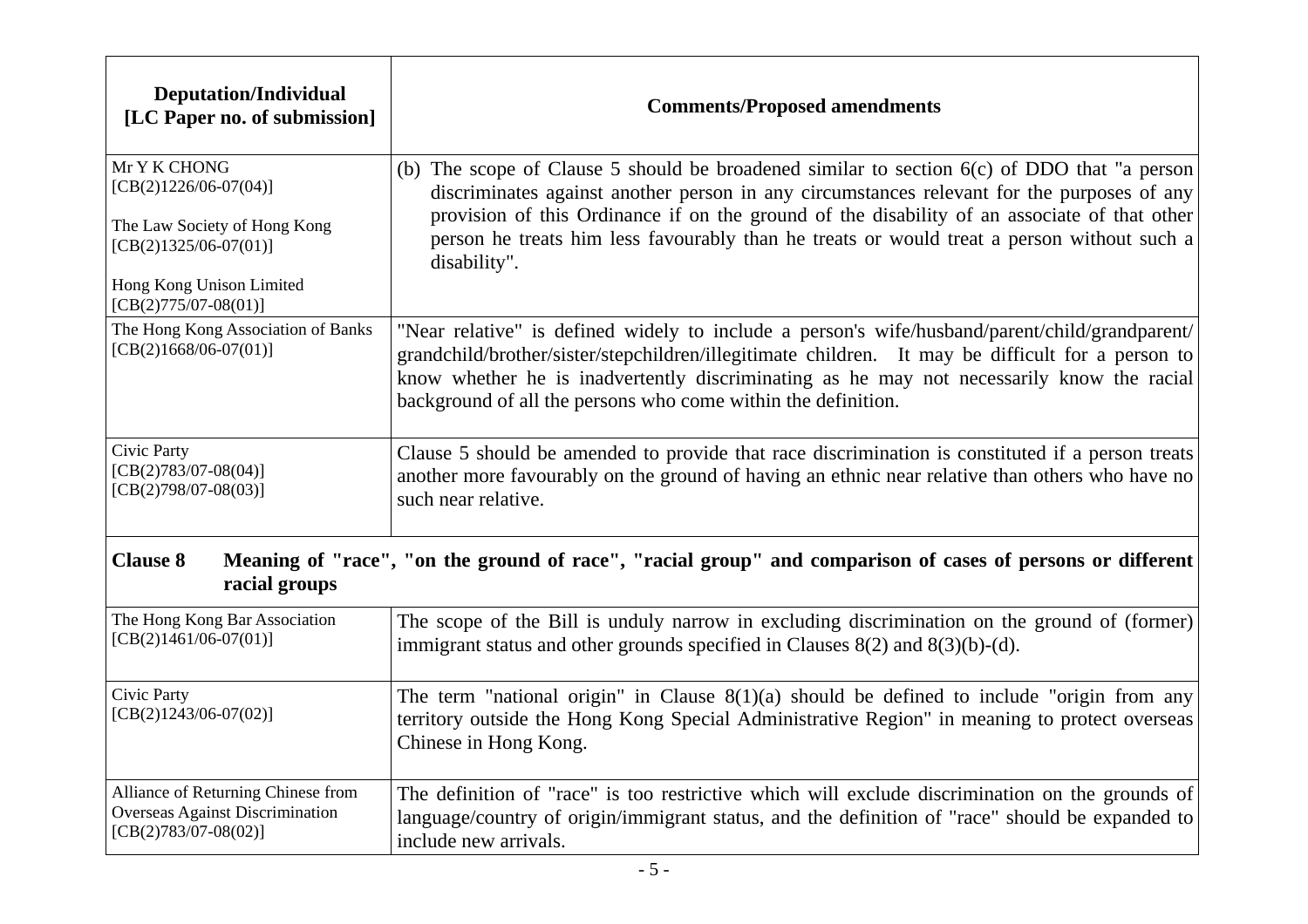| <b>Deputation/Individual</b><br>[LC Paper no. of submission]                                                                                                                                                     | <b>Comments/Proposed amendments</b>                                                                                                                                                                                                                                                             |
|------------------------------------------------------------------------------------------------------------------------------------------------------------------------------------------------------------------|-------------------------------------------------------------------------------------------------------------------------------------------------------------------------------------------------------------------------------------------------------------------------------------------------|
| Hong Kong Human Rights<br>Commission, New Immigrants' Mutual<br>Aid Association, Society for<br>Community Organization and Voices of<br>the Rights of Asylum Seekers and<br>Refugees<br>[No. CB(2)798/07-08(01)] |                                                                                                                                                                                                                                                                                                 |
| New Immigrants' Mutual Aid<br>Association<br>[LC Paper No. CB(2)798/07-08(02)]                                                                                                                                   |                                                                                                                                                                                                                                                                                                 |
| Hong Kong Christian Institute<br>$[CB(2)798/07-08(04)]$                                                                                                                                                          |                                                                                                                                                                                                                                                                                                 |
| Association for the Advancement of<br>Feminism<br>$[B(2)901/07-08(01) \& (02)]$                                                                                                                                  |                                                                                                                                                                                                                                                                                                 |
| Mr Y K CHONG<br>$[CB(2)1226/06-07(04)]$<br>Mr Patrick YU<br>$[CB(2)783/07-08(06)]$                                                                                                                               | (a) Mr Y K CHONG and Mr Patrick YU consider that the scope of the Bill should be extended to<br>cover the following grounds of discrimination: language/place of origin outside Hong<br>Kong/nationality/residency (Hong Kong resident status)/status of being, or having been an<br>immigrant. |
|                                                                                                                                                                                                                  | (b) Clause $8(1)$ should be amended to bring in the concept of perceived or imputed race, and the<br>phrase "actual or perceived" should be added before the words "race, colour, decent, national<br>or ethnic origin" in Clause $8(1)(a)$ .                                                   |
|                                                                                                                                                                                                                  | (c) Mr CHONG further suggests that Clause $8(3)(b)-(d)$ should be deleted.                                                                                                                                                                                                                      |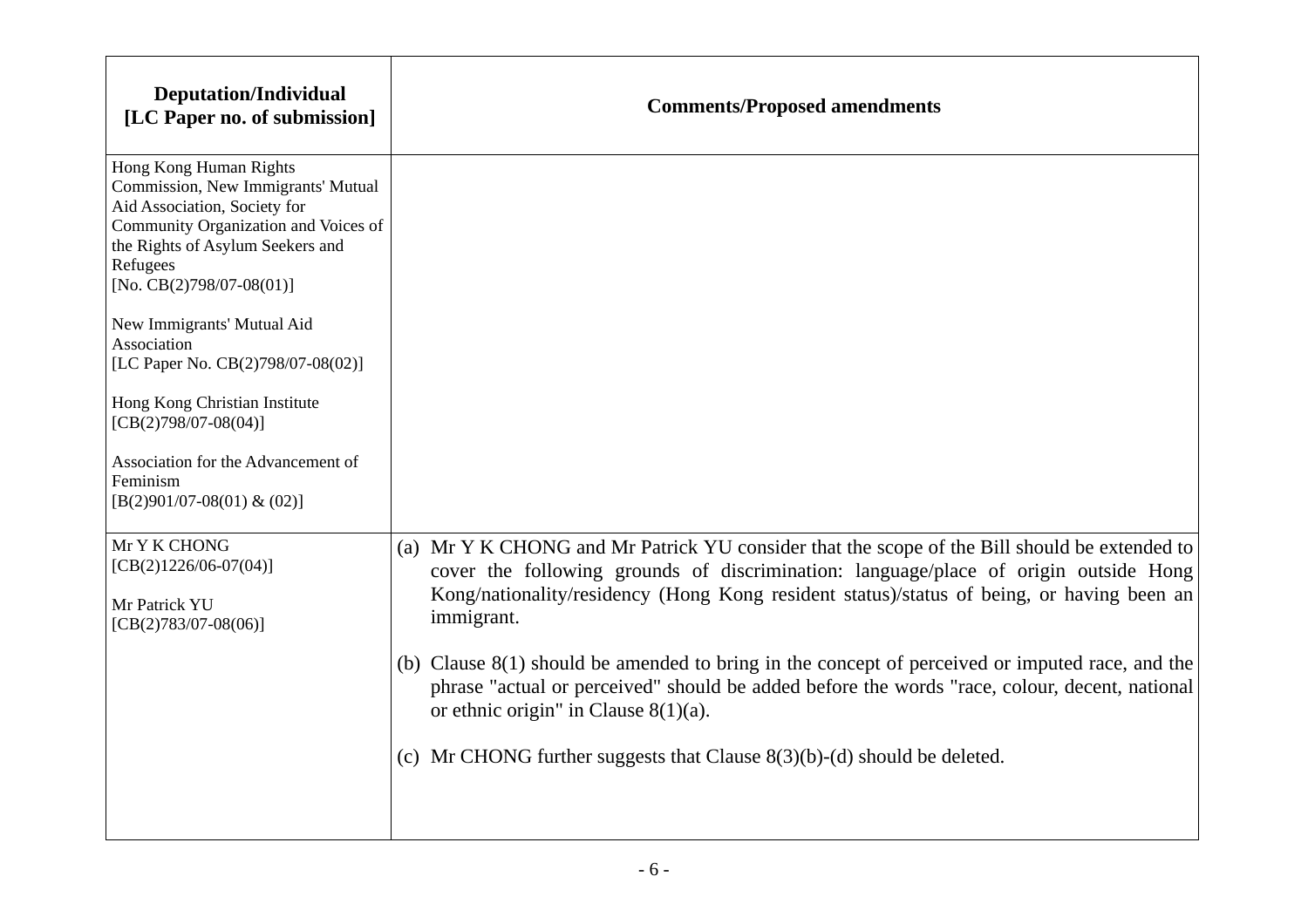| <b>Deputation/Individual</b><br>[LC Paper no. of submission]                                                                                 | <b>Comments/Proposed amendments</b>                                                                                                                                                                                                                                                                                                                                                                                                                                                                                                                                                                                   |
|----------------------------------------------------------------------------------------------------------------------------------------------|-----------------------------------------------------------------------------------------------------------------------------------------------------------------------------------------------------------------------------------------------------------------------------------------------------------------------------------------------------------------------------------------------------------------------------------------------------------------------------------------------------------------------------------------------------------------------------------------------------------------------|
|                                                                                                                                              | (d) Mr Patrick YU also suggests to include the following new provisions after Clause $8(1)(e)$ to<br>cover new arrivals from the Mainland and to delete the original Clause $8(3)(b)(i)$ and Clause<br>$8(3)(c)$ -                                                                                                                                                                                                                                                                                                                                                                                                    |
|                                                                                                                                              | Clause $8(2)$<br>In this Ordinance "racial grounds" includes the grounds of belonging to new arrivals from the<br>Mainland, that is to say the community of people commonly so-called who are Chinese origin<br>and is not a Hong Kong permanent resident or has not the right of abode in Hong Kong. It<br>also includes the length of residence in Hong Kong of a person or that a person is regarded as<br>a member of the group of persons who have been granted one way permit by the relevant<br>Mainland authorities to come to Hong Kong, and have recently come to settle in Hong Kong<br>from the Mainland. |
|                                                                                                                                              | Clause $8(3)$<br>In this Ordinance "racial group" includes the new arrivals from the Mainland.                                                                                                                                                                                                                                                                                                                                                                                                                                                                                                                        |
| The Hong Kong Association of Banks<br>$[CB(2)1668/06-07(01)]$                                                                                | (a) The definition of "race" in Clause $8(1)(a)$ is extremely wide, covering not only race and<br>colour but also descent or national or ethnic origin. The definition does not provide for how<br>persons of mixed blood or origin should be dealt with.                                                                                                                                                                                                                                                                                                                                                             |
|                                                                                                                                              | (b) Clause $8(1)(c)$ deals with discrimination on the ground of descent based on social<br>stratification. Whether such a form of discrimination should be covered by the Bill should<br>In practice, it might be difficult to determine a person's descent.<br>be discussed.                                                                                                                                                                                                                                                                                                                                         |
| <b>Clause 10</b>                                                                                                                             | Discrimination against applicants and employees                                                                                                                                                                                                                                                                                                                                                                                                                                                                                                                                                                       |
| Society for Community Organization,<br>New Immigrants' Mutual Aid<br>Association, Voices of the Rights of<br>Asylum Seekers and Refugees and | The three-year transitional period under Clause $10(8)$ for small employers should be reduced to<br>not more than one year.                                                                                                                                                                                                                                                                                                                                                                                                                                                                                           |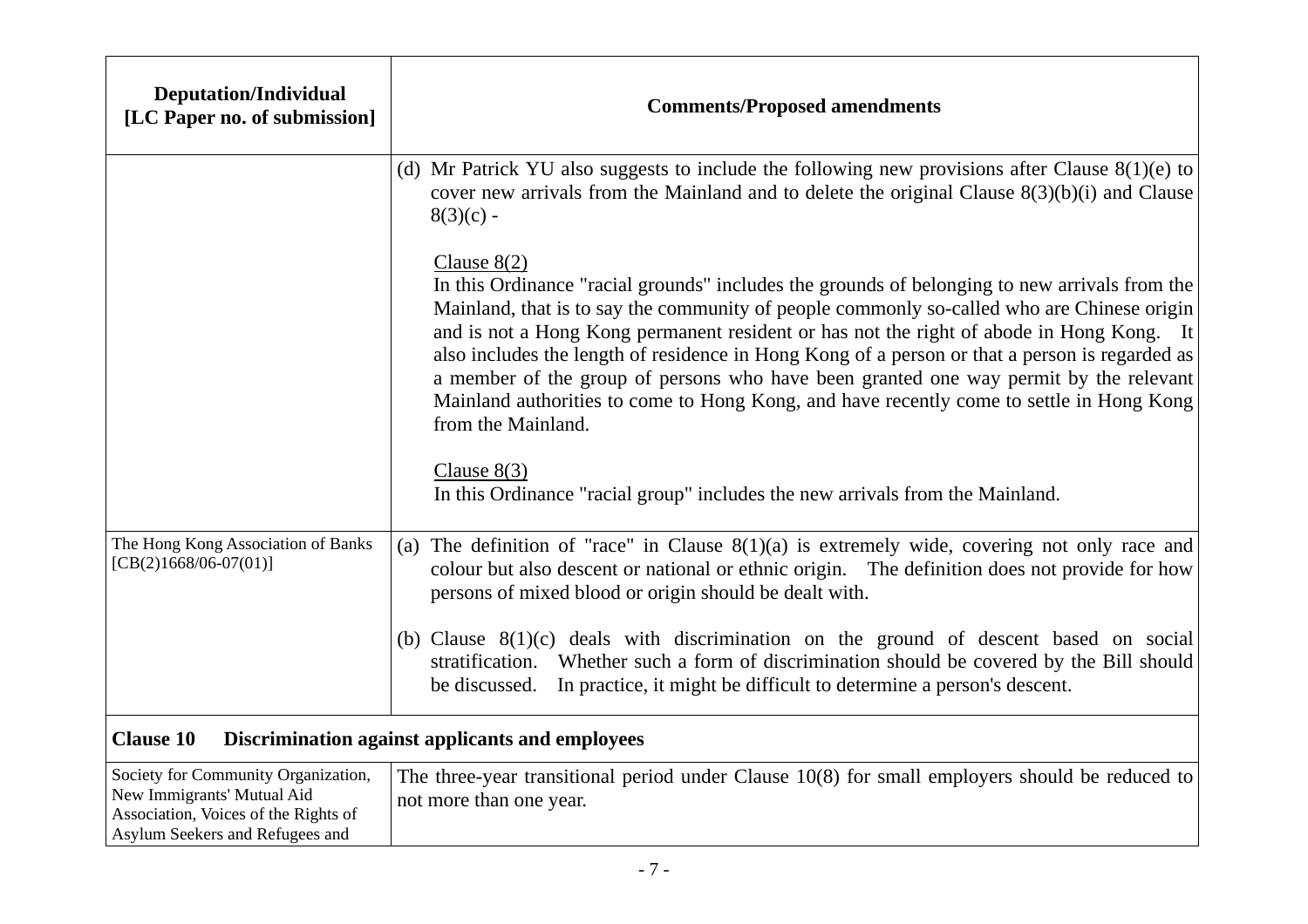| <b>Deputation/Individual</b><br>[LC Paper no. of submission]                                                                  | <b>Comments/Proposed amendments</b>                                                                                                                                                                                                                            |
|-------------------------------------------------------------------------------------------------------------------------------|----------------------------------------------------------------------------------------------------------------------------------------------------------------------------------------------------------------------------------------------------------------|
| Hong Kong Human Rights<br>Commission<br>$[CB(2)1168/06-07(01),$<br>$CB(2)1226/06-07(02)$ (revised) &<br>$CB(2)798/07-08(01)]$ |                                                                                                                                                                                                                                                                |
| The Democratic Party<br>$[CB(2)1226/06-07(03)]$                                                                               |                                                                                                                                                                                                                                                                |
| <b>International Social Service -</b><br>Hong Kong Branch<br>[Oral presentation at the meeting on<br>3 March 2007]            |                                                                                                                                                                                                                                                                |
| <b>Christian Action</b><br>$[CB(2)783/07-08(01)]$                                                                             | The three-year transitional period for small companies should be reduced to 18 months.                                                                                                                                                                         |
| The New Territories General Chamber<br>of Commerce (NTGCC)<br>[Oral presentation at the meeting on<br>3 March 2007]           | The exemption should be granted permanently, instead of only three years.                                                                                                                                                                                      |
| The Hong Kong Bar Association<br>$[CB(2)1461/06-07(01)]$                                                                      | (a) The exception for small companies/employers in Clause $10(3)$ and $10(8)$ is unwarranted. It<br>is unclear whether domestic helpers are to be counted as employees of small employers for<br>the purpose of the temporary exception under Clause $10(3)$ . |
|                                                                                                                               | (b) Clause $10(10)$ is highly undesirable as it empowers the Government to extend the above<br>exception to the detriment of those intended to be protected by the legislation.                                                                                |
| Civic Party<br>$[CB(2)783/07-08(04)]$<br>$[CB(2)798/07-08(03)]$                                                               | The benefits stated in Clause 10(5) should be amended to incorporate housing benefits, travel<br>allowances, salary increase (without promotion), pension benefits and right to take sabbatical.                                                               |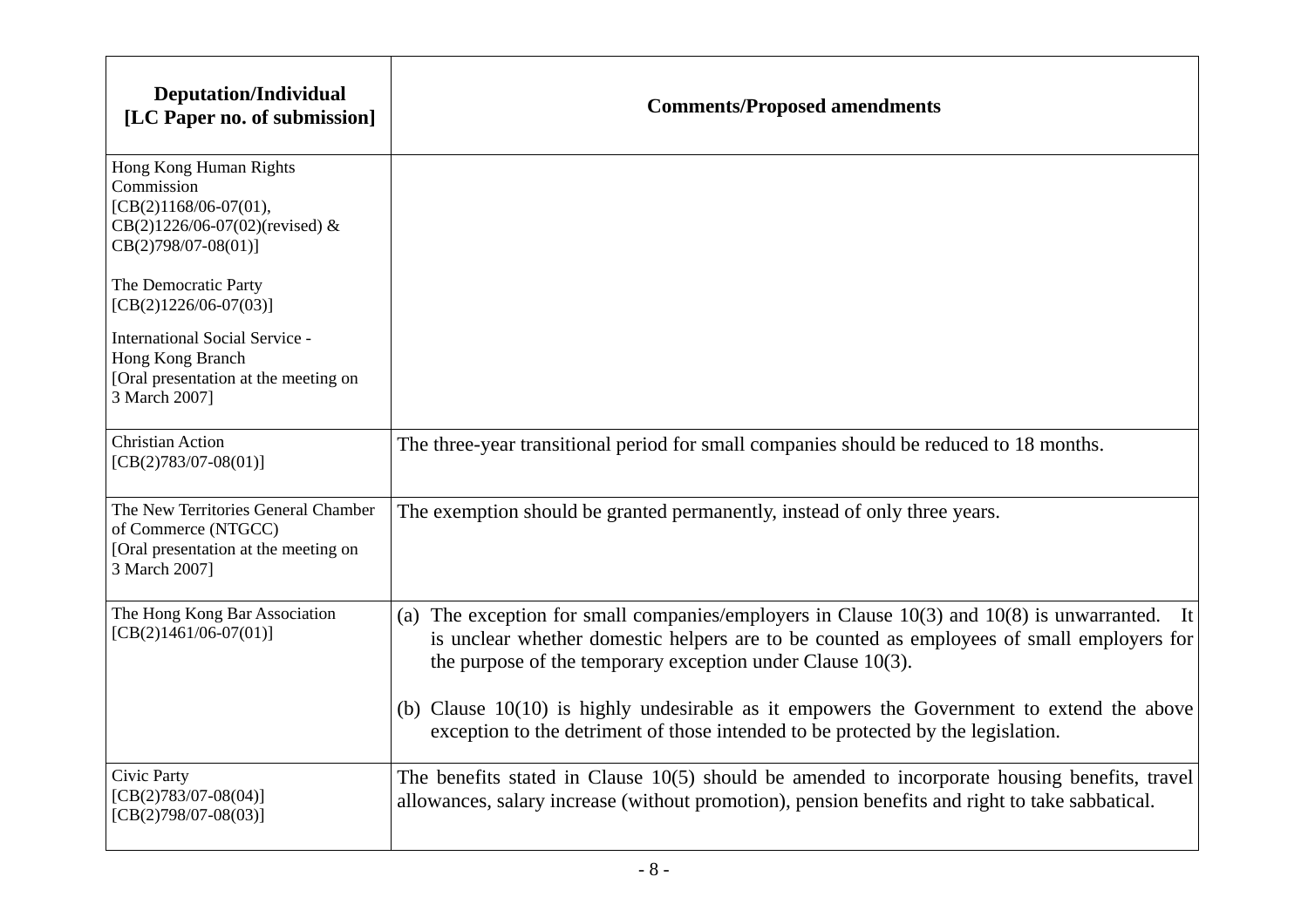| <b>Deputation/Individual</b><br>[LC Paper no. of submission]                                                          | <b>Comments/Proposed amendments</b>                                                                                                                                                                                                                                                                                                     |  |
|-----------------------------------------------------------------------------------------------------------------------|-----------------------------------------------------------------------------------------------------------------------------------------------------------------------------------------------------------------------------------------------------------------------------------------------------------------------------------------|--|
| <b>Clause 11</b>                                                                                                      | <b>Exception for genuine occupational qualification</b>                                                                                                                                                                                                                                                                                 |  |
| Mr Y K CHONG<br>$[CB(2)1226/06-07(04)]$                                                                               | (a) Clauses $11(2)(c)$ to (e) should be deleted or defined more clearly to prevent abuse.                                                                                                                                                                                                                                               |  |
| Civic Party<br>$[CB(2)1243/06-07(02)]$<br>$[CB(2)783/07-08(04)]$<br>$[CB(2)798/07-08(03)]$                            | (b) "Reasons of authenticity" has a wide application. Proper checks and balances should be<br>built into the clause by stipulating conditions of application of the exception in order to<br>prevent abuses and not to legitimize existing racial discriminatory practices in employment.                                               |  |
| Hong Kong Catholic Commission For<br><b>Labour Affairs</b><br>$[CB(2)798/07-08(10)]$                                  |                                                                                                                                                                                                                                                                                                                                         |  |
| <b>Clause 12</b><br>Exception for employment intended to provide training in skills to be exercised outside Hong Kong |                                                                                                                                                                                                                                                                                                                                         |  |
| Civic Party<br>$[CB(2)783/07-08(04)]$<br>$[CB(2)798/07-08(03)]$                                                       | It is not clear why ordinary residents are excluded as training opportunities should be open to all<br>regardless of one's racial background.                                                                                                                                                                                           |  |
| <b>Clause 13</b><br>Exception for employment of person with special skills, knowledge or experience                   |                                                                                                                                                                                                                                                                                                                                         |  |
| The Law Society of Hong Kong<br>$[CB(2)1325/06-07(01)]$                                                               | (a) Clause $13(1)(c)(ii)$ is unclear and employers will have difficulty relying on the exemption<br>until the relevant case law has been laid down. The exemption "any other relevant<br>circumstances" is also too wide and specific examples should be provided by adopting the<br>drafting format of "includingbut not limited to ". |  |
|                                                                                                                       | (b) The words "as the court may consider appropriate" should be added after "race of the<br>person)" in Clause $13(1)(c)(ii)$ .                                                                                                                                                                                                         |  |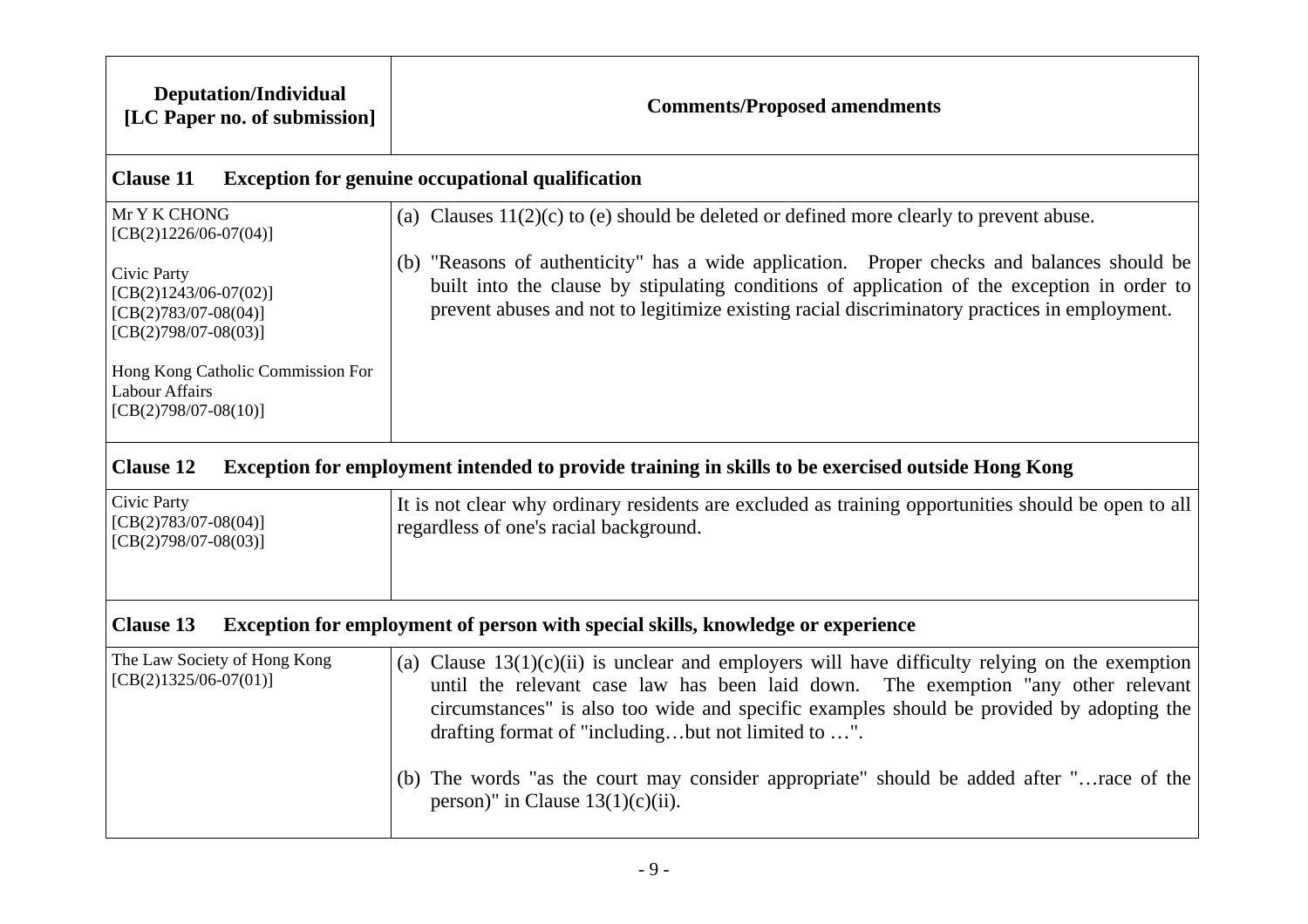| <b>Deputation/Individual</b><br>[LC Paper no. of submission]  | <b>Comments/Proposed amendments</b>                                                                                                                                                                                                                                                                                                                                                                                                  |
|---------------------------------------------------------------|--------------------------------------------------------------------------------------------------------------------------------------------------------------------------------------------------------------------------------------------------------------------------------------------------------------------------------------------------------------------------------------------------------------------------------------|
| The Hong Kong Association of Banks<br>$[CB(2)1668/06-07(01)]$ | (a) Clause 13 only allows preferential terms to be offered to persons who possess special skills,<br>knowledge or experience if they are recruited or transferred from a place outside Hong Kong.<br>It is queried why there is a need to specify that the persons have to be recruited or transferred<br>from a place outside Hong Kong if it is established that the persons possess skills not readily<br>available in Hong Kong. |
|                                                               | (b) The expression "special skills, knowledge or experience" can be extremely broad. It should<br>be defined more clearly.                                                                                                                                                                                                                                                                                                           |
|                                                               | (c) Under Clause $13(1)(c)(i)$ , the terms of employment of the person concerned must have regard<br>to the prevailing terms offered to persons with the relevant skills, knowledge or experience<br>outside Hong Kong. This is inappropriate as salaries in Hong Kong are normally higher<br>than those paid abroad and employers would need to induce a person to move to Hong Kong<br>with a higher salary.                       |
| <b>Clause 14</b>                                              | Exception for existing employment on local and overseas terms of employment<br>(and Schedule 2 Employee in existing employment)                                                                                                                                                                                                                                                                                                      |
| The Law Society of Hong Kong<br>$[CB(2)1325/06-07(01)]$       | Many employers determine an individual's entitlement to expatriate terms or local terms by<br>reference to various factors which may not be related to the individual's permanent residency<br>status. Paragraph 11 of Schedule 2 should be replaced by -                                                                                                                                                                            |
|                                                               | "local terms of employment" (本地僱用條款) and "overseas terms of employment" (海外僱用條<br>款)-                                                                                                                                                                                                                                                                                                                                                |
|                                                               | (a) in relation to any employee (other than a public officer), means respectively -<br>such conditions or terms of service as are not "overseas terms of employment";<br>(i)<br>such conditions or terms of service as are generally known as "expatriate terms" due<br>(ii)<br>to their being related in whole or in part to the residency or nationality status of the<br>employee"                                                |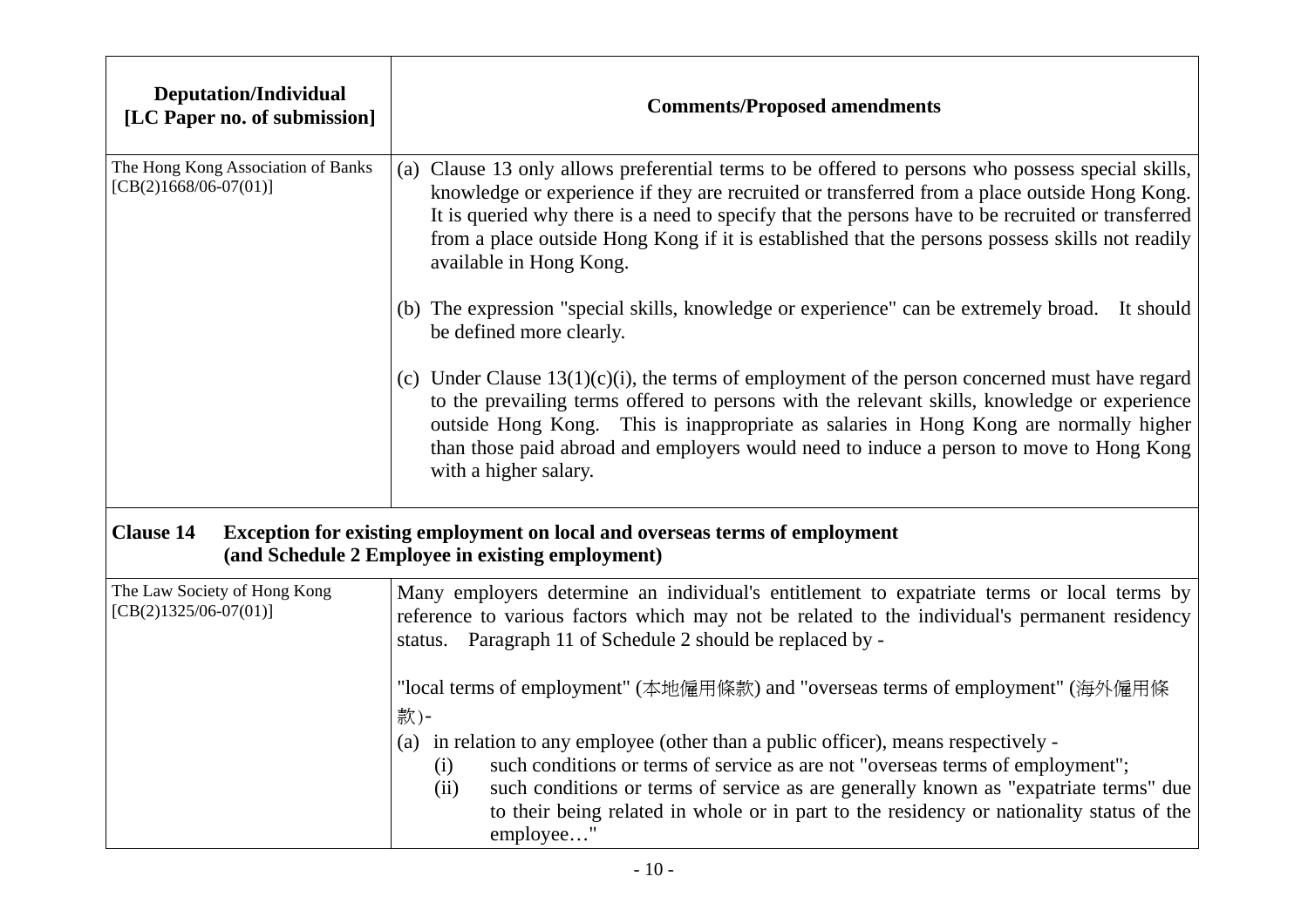| <b>Deputation/Individual</b><br>[LC Paper no. of submission]            | <b>Comments/Proposed amendments</b>                                                                                                                                                                                                                                                                                                                                                                    |  |
|-------------------------------------------------------------------------|--------------------------------------------------------------------------------------------------------------------------------------------------------------------------------------------------------------------------------------------------------------------------------------------------------------------------------------------------------------------------------------------------------|--|
| The Hong Kong Association of Banks<br>$[CB(2)1668/06-07(01)]$           | Paragraph 2(b) of Schedule 2 requires that there should not be a break in the service of the<br>employee; otherwise, the existing employment would cease to be grandfathered. There should<br>be some flexibility to allow for a break not exceeding six months to cover leave arrangements.                                                                                                           |  |
| <b>Clause 15</b>                                                        | <b>Discrimination against contract workers</b>                                                                                                                                                                                                                                                                                                                                                         |  |
| The Hong Kong Association of Banks<br>$[CB(2)1668/06-07(01)]$           | Concerns raised by the Association of Banks on Clause 13 also apply.                                                                                                                                                                                                                                                                                                                                   |  |
| <b>Clause 16</b><br>Meaning of employment at establishment in Hong Kong |                                                                                                                                                                                                                                                                                                                                                                                                        |  |
| Mr Y K CHONG<br>$[CB(2)1226/06-07(04)]$                                 | The meaning of "an establishment in Hong Kong" should be defined in such a way that Hong<br>Kong residents working outside Hong Kong for companies registered in Hong Kong will also be<br>protected.                                                                                                                                                                                                  |  |
| The Hong Kong Bar Association<br>$[CB(2)1461/06-07(01)]$                | (a) Clause 16 is less generous in scope than the corresponding provisions of the Race Relations<br>Act (RRA) of the United Kingdom (UK). The Administration should explain why the latest<br>provisions in RRA are not adopted in the Bill, given the increasing number of the Hong Kong<br>Special Administrative Region permanent residents being stationed outside Hong Kong by<br>their employers. |  |
|                                                                         | (b) Clause 16(2) should be re-drafted to indicate whether employment on a Hong Kong<br>registered ship, aircraft or dynamically supported craft is or is not subject to protection of the<br>Bill when enacted.                                                                                                                                                                                        |  |
| <b>Clause 17</b><br><b>Partnerships</b>                                 |                                                                                                                                                                                                                                                                                                                                                                                                        |  |
| The Hong Kong Bar Association<br>$[CB(2)1461/06-07(01)]$                | Clause $17(1)$ seeks to outlaw race discrimination in relation to partnerships but its protection is<br>limited to a firm consisting of not less than six partners. The same limitation existed in section                                                                                                                                                                                             |  |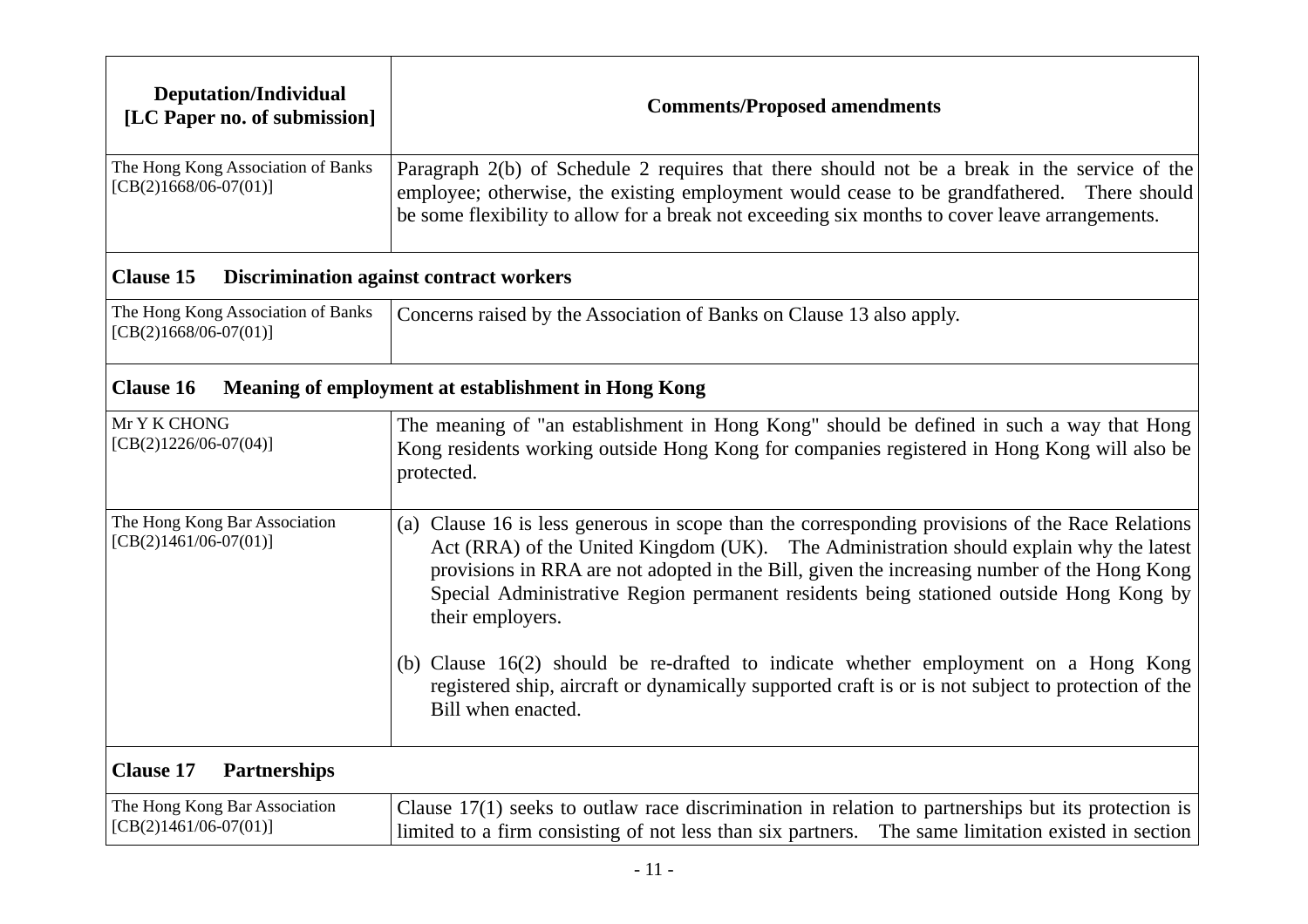| <b>Deputation/Individual</b><br>[LC Paper no. of submission]                                                                                                                                                                            | <b>Comments/Proposed amendments</b>                                                                                                                                                                                                              |
|-----------------------------------------------------------------------------------------------------------------------------------------------------------------------------------------------------------------------------------------|--------------------------------------------------------------------------------------------------------------------------------------------------------------------------------------------------------------------------------------------------|
|                                                                                                                                                                                                                                         | $10(1)$ of RRA but it was removed in 2003. Clause 17(7) provides for the removal of this<br>limitation by the Chief Executive in Council.<br>The Administration should explain the<br>circumstances in which this power may be exercised.        |
| Mr Y K CHONG<br>$[CB(2)1226/06-07(04)]$                                                                                                                                                                                                 | The Administration should provide justification for restricting application of this provision to<br>partnerships of not less than six and consider removing this restriction.                                                                    |
| Society<br>for<br>Community<br>The<br>Organization, New Immigrants Mutual<br>Aid Association, Hong Kong Human<br>Rights Commission and Voices of the<br>Rights of Asylum Seekers<br>and<br>Refugees<br>$[CB(2)1226/06-07(02)(revised)]$ |                                                                                                                                                                                                                                                  |
| Civic Party<br>$[CB(2)783/07-08(04)]$<br>$[CB(2)798/07-08(03)]$                                                                                                                                                                         | It is unclear why partnerships of less than six can be exempted from the Bill as it may give rise to<br>a situation that firms of different numbers of partners would be subject to different legislative<br>requirements.                       |
| <b>Clause 18</b><br>Trade unions, etc.                                                                                                                                                                                                  |                                                                                                                                                                                                                                                  |
| The Federation of Hong Kong & Colon<br>Labour Unions<br>$[CB(2)1168/06-07(06)]$                                                                                                                                                         | As cases of race discrimination in trade unions are rare, the words "trade unions" should be<br>deleted from Clause 18 to avoid unnecessary disputes.                                                                                            |
| The Hong Kong Bar Association<br>$[CB(2)1461/06-07(01)]$                                                                                                                                                                                | Clause 18(5) seeks to provide for an exception for organizations of workers/employers/both<br>workers and employers established prior to the enactment of the Bill. The provision, if enacted,<br>will undermine the effectiveness of Clause 18. |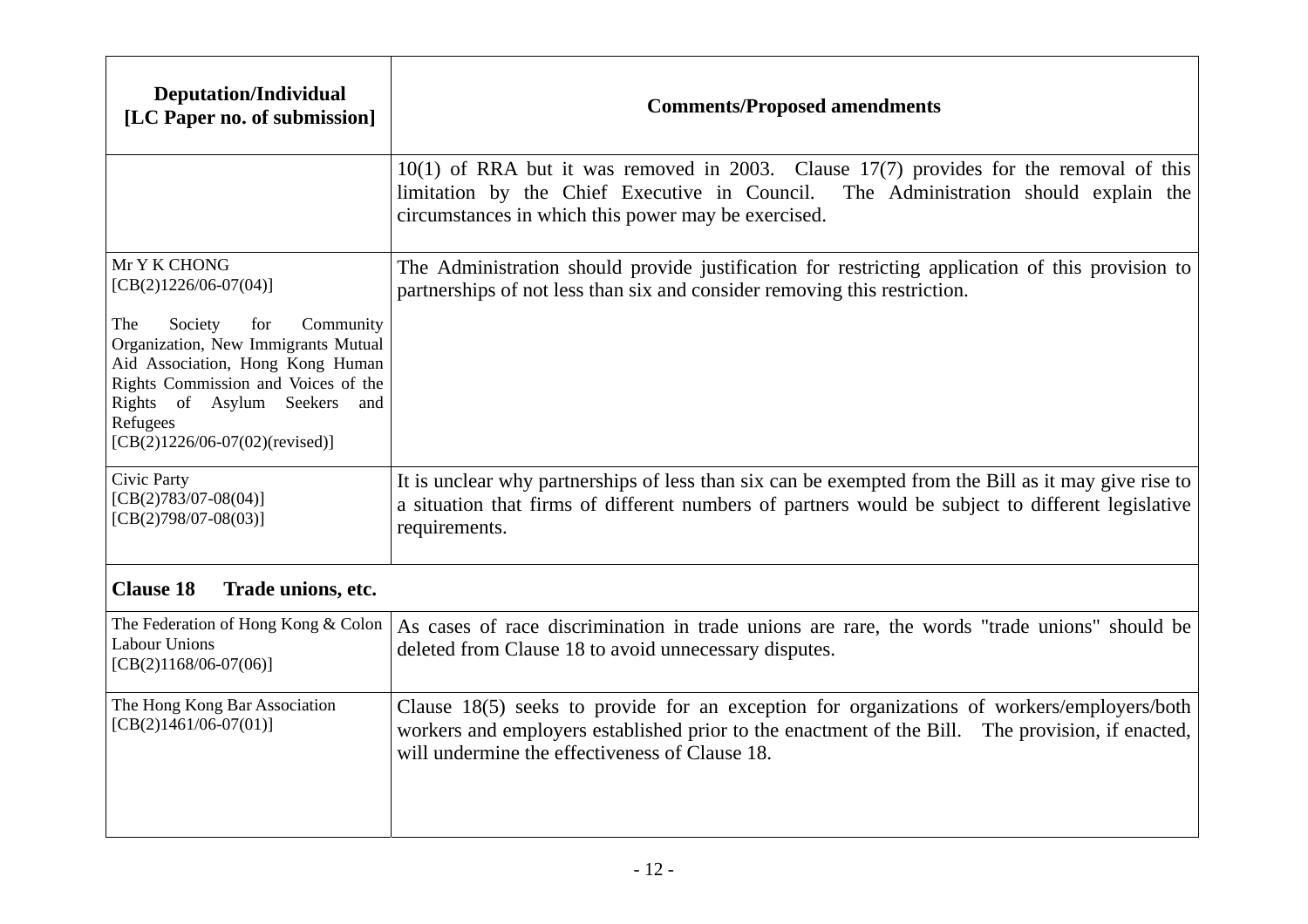| <b>Deputation/Individual</b><br>[LC Paper no. of submission]                     | <b>Comments/Proposed amendments</b>                                                                                                                                                                                                                                                                   |  |
|----------------------------------------------------------------------------------|-------------------------------------------------------------------------------------------------------------------------------------------------------------------------------------------------------------------------------------------------------------------------------------------------------|--|
| <b>Clause 19</b><br><b>Qualifying bodies</b>                                     |                                                                                                                                                                                                                                                                                                       |  |
| Mr Y K CHONG<br>$[CB(2)1226/06-07(04)]$                                          | The Administration should consider if it is a case of over-legislation to include Clause 19(2) and<br>Schedule 3.                                                                                                                                                                                     |  |
| Civic Party<br>$[CB(2)783/07-08(04)]$<br>$[CB(2)798/07-08(03)]$                  | Clause 19 may prevent a highly qualified professional from being conferred the relevant<br>qualification in Hong Kong simply because of the person's failure to meet requirements of<br>proficiency in either Chinese or English.                                                                     |  |
| <b>Clause 20</b><br>Persons concerned with provision of vocational training      |                                                                                                                                                                                                                                                                                                       |  |
| Hong Kong SKH Lady Maclehose<br>Centre<br>$[CB(2)1202/06-07(02)]$                | (a) The exemption under Clause $20(2)$ will allow educational institutions to continue ignoring the<br>demands of the ethnic minorities in vocational training and should be removed.                                                                                                                 |  |
| Hong Kong Unison Limited<br>$[CB(2)1226/06-07(01)]$                              | (b) The Civic Party further suggests that Clause $20(2)(a)$ should be deleted whereas Hong Kong<br>Unison Limited further suggests that both Clauses $20(2)(a)$ and (b) should be deleted in order<br>to tackle the problem of language barrier suffered by ethnic minorities in vocational training. |  |
| Mr Y K CHONG<br>$[CB(2)1226/06-07(04)]$                                          |                                                                                                                                                                                                                                                                                                       |  |
| Hong Kong Christian Service<br>$[CB(2)1226/06-07(06)]$<br>$[CB(2)759/07-08(02)]$ |                                                                                                                                                                                                                                                                                                       |  |
| Civic Party<br>$[CB(2)1243/06-07(02)]$                                           |                                                                                                                                                                                                                                                                                                       |  |
| Hong Kong Christian Institute<br>$[CB(2)798/07-08(04)]$                          |                                                                                                                                                                                                                                                                                                       |  |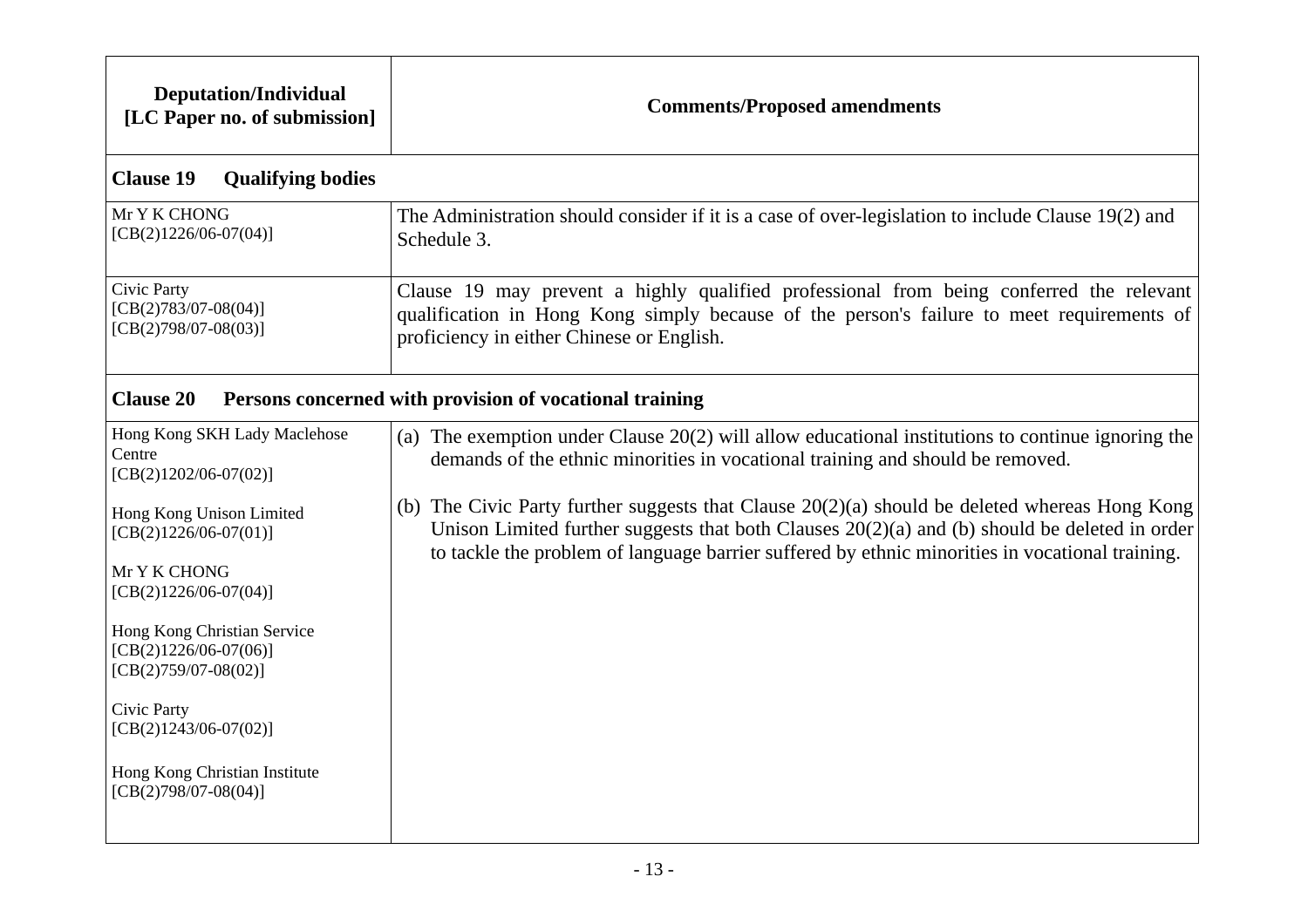| <b>Deputation/Individual</b><br>[LC Paper no. of submission]    | <b>Comments/Proposed amendments</b>                                                                                                                                                                                                                                                                                                                                                                                                                                                                                                                            |
|-----------------------------------------------------------------|----------------------------------------------------------------------------------------------------------------------------------------------------------------------------------------------------------------------------------------------------------------------------------------------------------------------------------------------------------------------------------------------------------------------------------------------------------------------------------------------------------------------------------------------------------------|
| The Hong Kong Bar Association<br>$[CB(2)1461/06-07(01)]$        | There is no provision in RRA equivalent to Clause $20(2)$ which seeks to stipulate that the Bill is<br>not to be construed as requiring a person concerned with the provision of vocational training or<br>education to modify for persons of any racial group its arrangements regarding holidays or<br>medium of instruction or to make different arrangements on those matters for persons of any<br>racial group. It is concerned that the argument that it is not reasonably practicable for the<br>arrangements will not satisfy a proportionality test. |
| <b>Clause 21</b><br><b>Employment agencies</b>                  |                                                                                                                                                                                                                                                                                                                                                                                                                                                                                                                                                                |
| The Hong Kong Bar Association<br>$[CB(2)1461/06-07(01)]$        | Clause 21(4) aims to provide a defence to an employment agency which relies on a statement by<br>the employer to the effect that the employer could lawfully refuse to offer employment to the<br>person in question. The lack of a requirement under Clause $21(4)(a)$ of providing such a<br>statement in writing is likely to create difficulties in enforcement.                                                                                                                                                                                           |
| Civic Party<br>$[CB(2)783/07-08(04)]$<br>$[CB(2)798/07-08(03)]$ | (a) Employment agencies should be imposed a statutory obligation to report on cases of alleged<br>practices of racial discrimination in employment matters by employers, and the Labour<br>Department should be regarded as an employment agency under the Bill.                                                                                                                                                                                                                                                                                               |
|                                                                 | (b) A provision should be made to outlaw any requirement for job applicants to disclose their<br>ethnicity or nationality in any applications.                                                                                                                                                                                                                                                                                                                                                                                                                 |
| <b>Clause 23</b><br><b>Employment, etc. for religion</b>        |                                                                                                                                                                                                                                                                                                                                                                                                                                                                                                                                                                |
| Civic Party<br>$[CB(2)783/07-08(04)]$<br>$[CB(2)798/07-08(03)]$ | "Organized religion" in the clause should be defined, and a list of organized religions intended to<br>be covered by the clause should be incorporated.                                                                                                                                                                                                                                                                                                                                                                                                        |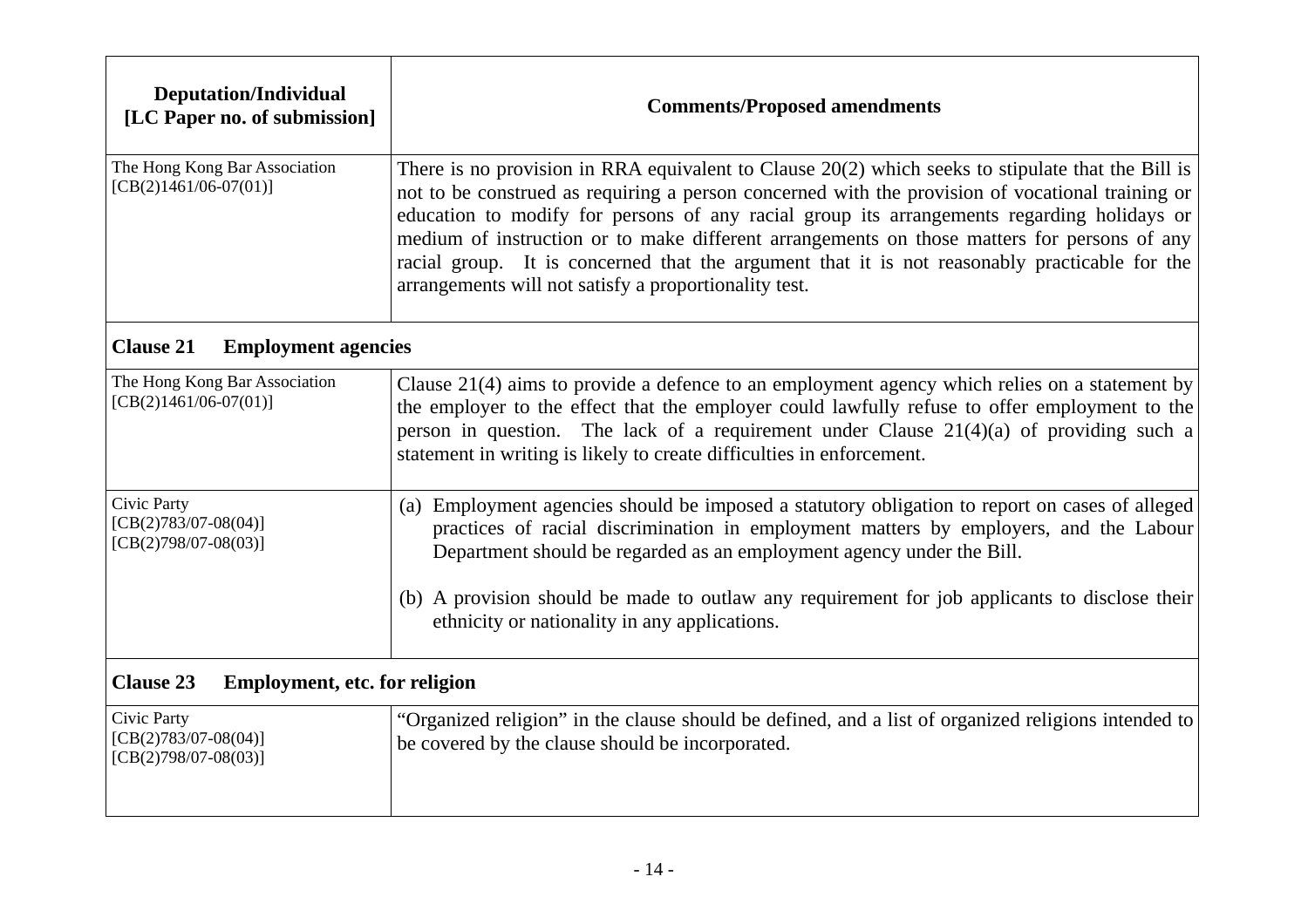| <b>Deputation/Individual</b><br>[LC Paper no. of submission]                                                         | <b>Comments/Proposed amendments</b>                                                                                                                                                                                                                                                                                                                                                                                                                                                                                                 |
|----------------------------------------------------------------------------------------------------------------------|-------------------------------------------------------------------------------------------------------------------------------------------------------------------------------------------------------------------------------------------------------------------------------------------------------------------------------------------------------------------------------------------------------------------------------------------------------------------------------------------------------------------------------------|
| <b>Clause 24</b><br>Employees, etc.                                                                                  |                                                                                                                                                                                                                                                                                                                                                                                                                                                                                                                                     |
| Civic Party<br>$[CB(2)783/07-08(04)]$<br>$[CB(2)798/07-08(03)]$                                                      | It is unclear whether university placement, summer jobs and voluntary work would be protected<br>under the clause.                                                                                                                                                                                                                                                                                                                                                                                                                  |
| <b>Clause 26</b>                                                                                                     | Discrimination by responsible bodies for educational establishments                                                                                                                                                                                                                                                                                                                                                                                                                                                                 |
| The Hong Kong Bar Association<br>$[CB(2)1461/06-07(01)]$                                                             | There is no provision in RRA equivalent to Clause $26(2)$ which stipulates that the Bill is not to be<br>construed as requiring a responsible body for an educational establishment to modify for persons<br>of any racial group its arrangements regarding holidays or medium of instruction or to make<br>different arrangements on those matters for persons of any racial group. It is concerned that an<br>argument that it is not reasonably practicable to make the arrangements will not satisfy a<br>proportionality test. |
| Hong Kong SKH Lady Maclehose<br>Centre<br>$[CB(2)1202/06-07(02)]$<br>The Democratic Party<br>$[CB(2)1226/06-07(03)]$ | Clause $26(2)$ should be deleted since language discrimination is a form of indirect discrimination<br>and this provision may legitimize existing discriminatory arrangements.                                                                                                                                                                                                                                                                                                                                                      |
| Mr Y K CHONG<br>$[CB(2)1226/06-07(04)]$                                                                              |                                                                                                                                                                                                                                                                                                                                                                                                                                                                                                                                     |
| Hong Kong Unison Limited<br>$[CB(2)1226/06-07(01)]$                                                                  |                                                                                                                                                                                                                                                                                                                                                                                                                                                                                                                                     |
| The Hong Kong Christian Service<br>$[CB(2)1226/06-07(06)]$<br>$[CB(2)759/07-08(02)]$                                 |                                                                                                                                                                                                                                                                                                                                                                                                                                                                                                                                     |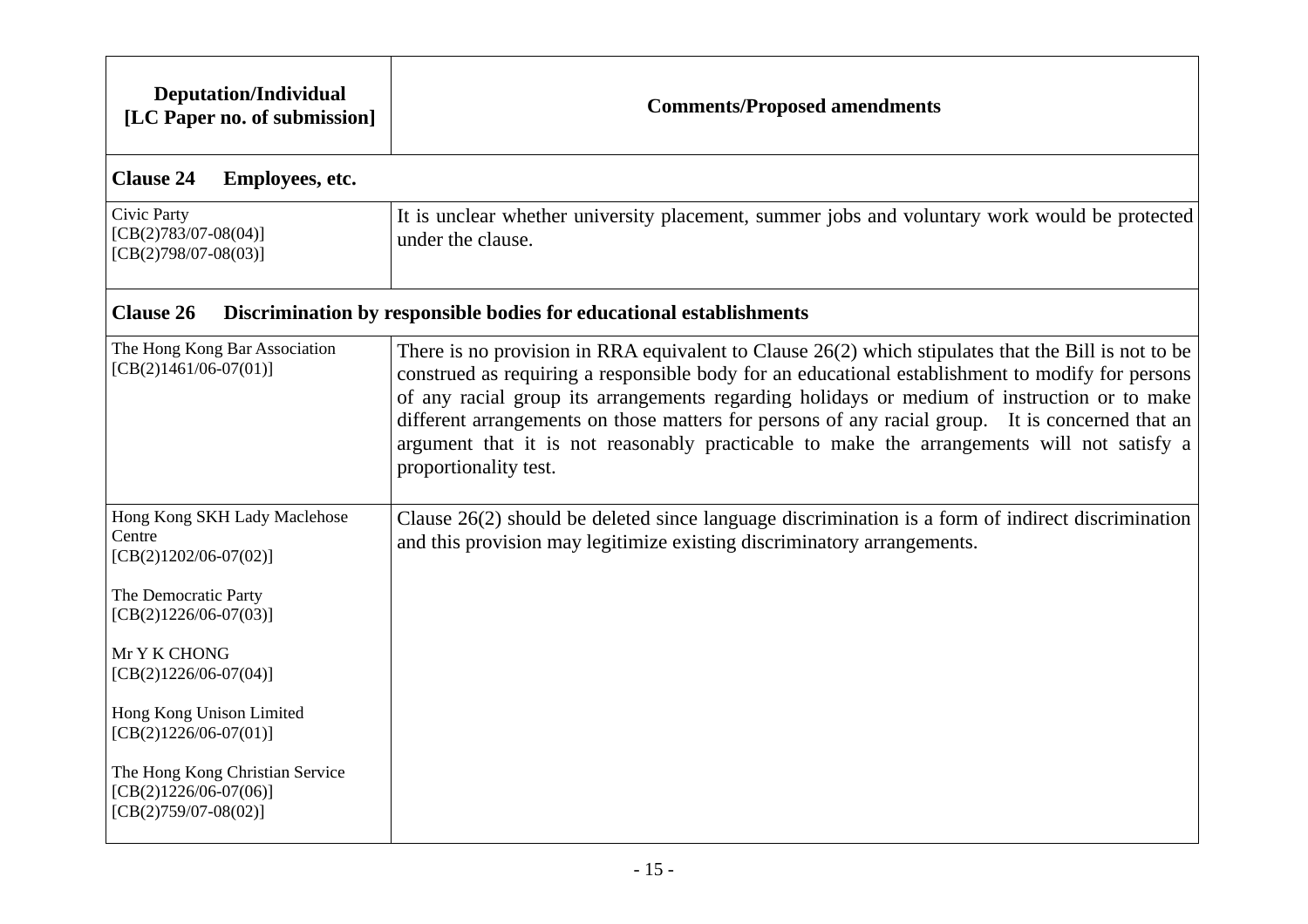| <b>Deputation/Individual</b><br>[LC Paper no. of submission]                               | <b>Comments/Proposed amendments</b>                                                                                                                                                                                                                                                                                                                                                                                                                                                                                                                   |
|--------------------------------------------------------------------------------------------|-------------------------------------------------------------------------------------------------------------------------------------------------------------------------------------------------------------------------------------------------------------------------------------------------------------------------------------------------------------------------------------------------------------------------------------------------------------------------------------------------------------------------------------------------------|
| Hong Kong Unison Limited<br>$[CB(2)775/07-08(01)]$                                         |                                                                                                                                                                                                                                                                                                                                                                                                                                                                                                                                                       |
| Hong Kong Christian Institute<br>$[CB(2)798/07-08(04)]$                                    |                                                                                                                                                                                                                                                                                                                                                                                                                                                                                                                                                       |
| Association for the Advancement of<br>Feminism<br>[CB(2)901/07-08(01) & (02)]              |                                                                                                                                                                                                                                                                                                                                                                                                                                                                                                                                                       |
| Civic Party<br>$[CB(2)783/07-08(04)]$<br>$[CB(2)798/07-08(03)]$                            | Clause $26(2)(a)$ should be deleted to protect equal rights of ethnic minorities in education.                                                                                                                                                                                                                                                                                                                                                                                                                                                        |
| Dr Keezhangatte James Joseph<br>$[CB(2)1243/06-07(01)]$                                    | Provisions should be made to permit affirmative action to be taken under Clause 26 on education.                                                                                                                                                                                                                                                                                                                                                                                                                                                      |
| The Law Society of Hong Kong<br>$[CB(2)1325/06-07(01)]$                                    | Clause 26(2) provides a blanket shield for the Administration and other educational bodies which<br>will be exempted from any requirement that reasonable arrangements should be put in place to<br>provide adequate support for ethnic minority students. It is suggested that the Administration<br>should also review section 24(4) of DDO which provides for an exception for an educational<br>establishment if its provision of services/facilities for students with a disability would impose<br>unjustifiable hardship on the establishment. |
| <b>Clause 27</b><br>Discrimination in provision of goods, facilities or services           |                                                                                                                                                                                                                                                                                                                                                                                                                                                                                                                                                       |
| Civic Party<br>$[CB(2)1243/06-07(02)]$<br>$[CB(2)783/07-08(04)]$<br>$[CB(2)798/07-08(03)]$ | As Clause 27 will permit racial discrimination to take place, its scope of application needs to be<br>restricted.                                                                                                                                                                                                                                                                                                                                                                                                                                     |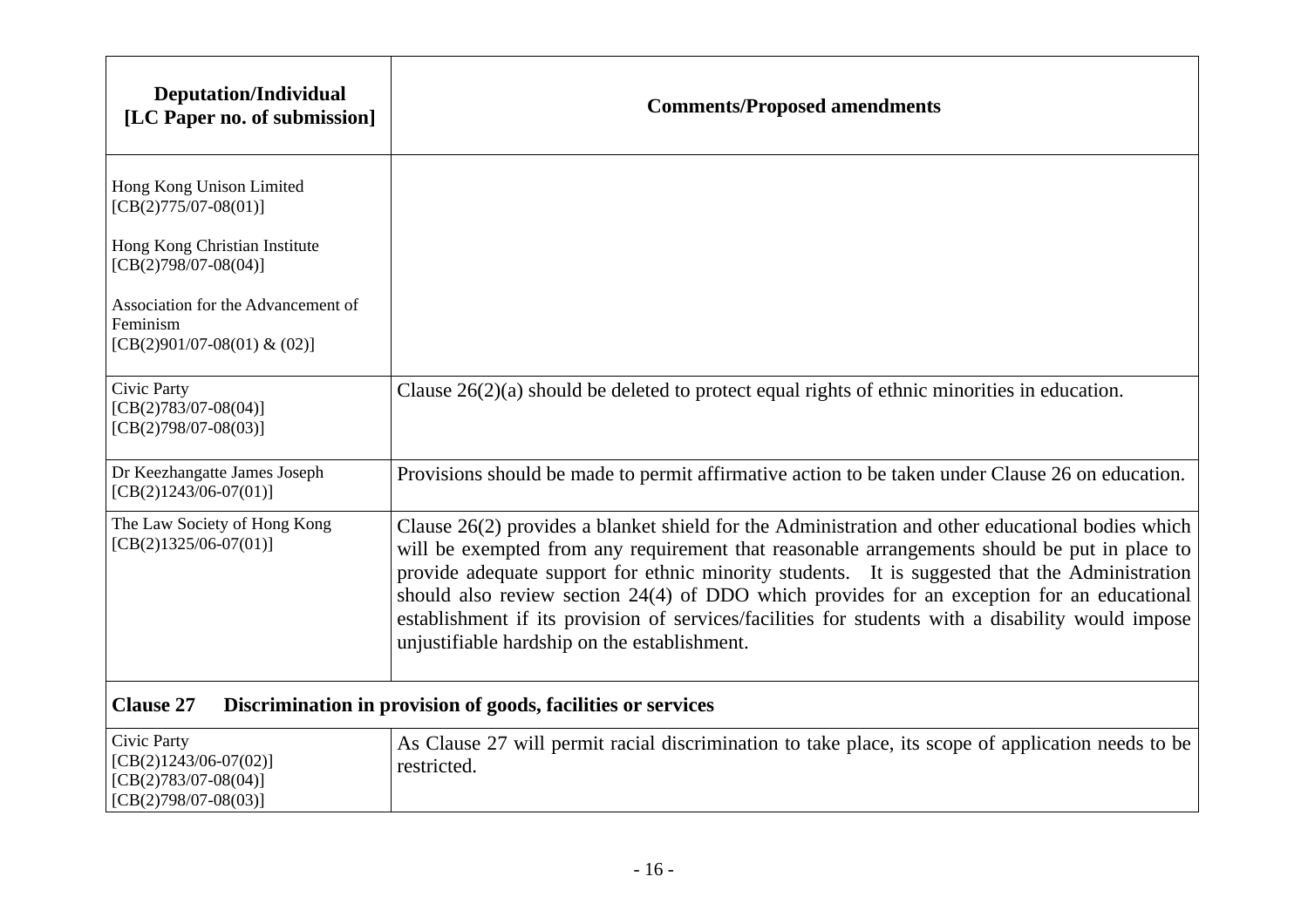| <b>Deputation/Individual</b><br>[LC Paper no. of submission]                                        | <b>Comments/Proposed amendments</b>                                                                                                                                                                                                                                                                                                                                                                                                                                                            |  |
|-----------------------------------------------------------------------------------------------------|------------------------------------------------------------------------------------------------------------------------------------------------------------------------------------------------------------------------------------------------------------------------------------------------------------------------------------------------------------------------------------------------------------------------------------------------------------------------------------------------|--|
| <b>Clause 28</b>                                                                                    | Discrimination in disposal or management of premises                                                                                                                                                                                                                                                                                                                                                                                                                                           |  |
| The Hong Kong Bar Association<br>$[CB(2)1461/06-07(01)]$                                            | Clause 28(3) provides for an exception on disposal of premises by their owner-occupiers, unless<br>the service of an estate agent is used or an advertisement is published in connection with the<br>disposal. Its equivalent provision in RRA is section 21, which was amended in 2003 to remove<br>the exclusion in relation to discrimination on grounds of race/ethnic/national origins.<br>The<br>Administration should justify why such an amendment has not been adopted for Clause 28. |  |
| <b>Clause 30</b><br><b>Exceptions for small dwellings</b>                                           |                                                                                                                                                                                                                                                                                                                                                                                                                                                                                                |  |
| Mr Y K CHONG<br>$[CB(2)1226/06-07(04)]$<br>The Hong Kong Bar Association<br>$[CB(2)1461/06-07(01)]$ | Clause 30 provides for an exception for letting and assignment of "small dwellings". Its<br>equivalent provision in RRA is section 22, which was amended in 2003 to remove the exclusion<br>of discrimination on grounds of race/ethnic/national origins. The Administration should justify<br>why such an amendment has not been adopted for Clause 30.                                                                                                                                       |  |
| <b>Clause 31</b><br><b>Exceptions for voluntary bodies</b>                                          |                                                                                                                                                                                                                                                                                                                                                                                                                                                                                                |  |
| Civic Party<br>$[CB(2)1243/06-07(02)]$<br>$[CB(2)783/07-08(04)]$<br>$[CB(2)798/07-08(03)]$          | This exception clause may encourage groups like White Supremacy, neo-Nazi groups and<br>anti-Japanese groups to be formed in Hong Kong. A "voluntary body" should be properly<br>defined in the Bill.                                                                                                                                                                                                                                                                                          |  |
| <b>Clause 32</b><br><b>Exceptions for cemeteries</b>                                                |                                                                                                                                                                                                                                                                                                                                                                                                                                                                                                |  |
| Civic Party<br>$[CB(2)783/07-08(04)]$<br>$[CB(2)798/07-08(03)]$                                     | As mixed marriages are common in Hong Kong, it is concerned whether this clause may disallow<br>a person from being buried together with his/her spouse of a different race.                                                                                                                                                                                                                                                                                                                   |  |
|                                                                                                     |                                                                                                                                                                                                                                                                                                                                                                                                                                                                                                |  |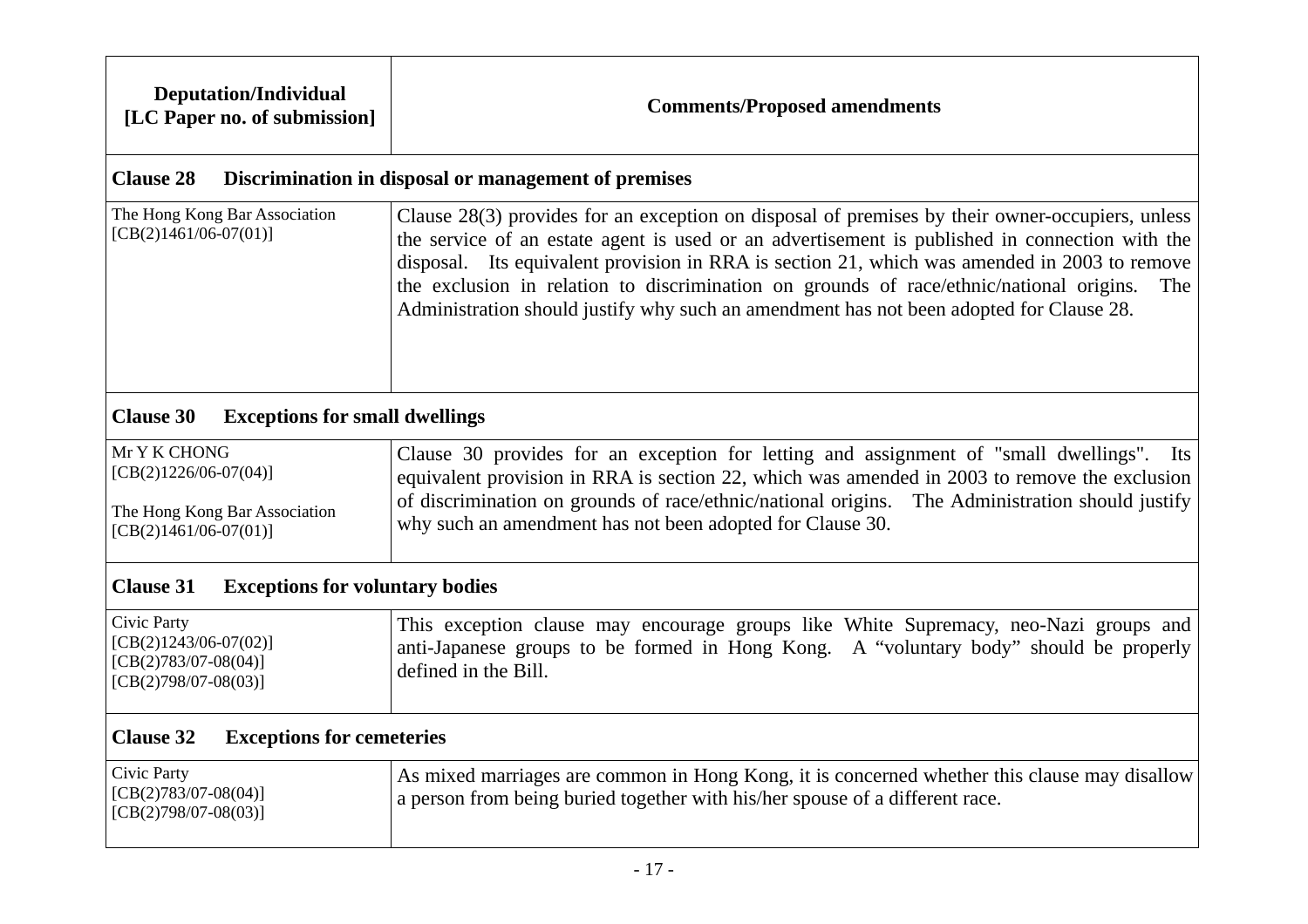| <b>Deputation/Individual</b><br>[LC Paper no. of submission]                  | <b>Comments/Proposed amendments</b>                                                                                                                                                                                                                                                                                                                                             |  |
|-------------------------------------------------------------------------------|---------------------------------------------------------------------------------------------------------------------------------------------------------------------------------------------------------------------------------------------------------------------------------------------------------------------------------------------------------------------------------|--|
| <b>Clause 33</b><br><b>Further exceptions</b>                                 |                                                                                                                                                                                                                                                                                                                                                                                 |  |
| The Hong Kong Association of Banks<br>$[CB(2)1668/06-07(01)]$                 | Paragraph 19 of the Explanatory Memorandum states that "Clauses 27(1) and 28 do not extend to<br>discrimination covered by the employment or education provisions of the Bill (Clause 33(2) as<br>read with Schedule 4)". It is necessary to clarify how the specific provisions of Clause 33(2)<br>and Schedule 4 should be read in the context of the Explanatory Memorandum. |  |
| <b>Clause 34</b><br>Discrimination in eligibility to stand for election, etc. |                                                                                                                                                                                                                                                                                                                                                                                 |  |
| Mr Y K CHONG<br>$[CB(2)1226/06-07(04)]$                                       | The Administration should consider if it is a case of over-legislation to include Clause 34(2).                                                                                                                                                                                                                                                                                 |  |
| <b>Clause 37</b><br><b>Exception from section 36 for certain clubs</b>        |                                                                                                                                                                                                                                                                                                                                                                                 |  |
| Civic Party<br>$[CB(2)783/07-08(04)]$<br>$[CB(2)798/07-08(03)]$               | The Government should clarify the intended parties which can enjoy this exception.                                                                                                                                                                                                                                                                                              |  |
| <b>Clause 39</b><br><b>Other harassment</b>                                   |                                                                                                                                                                                                                                                                                                                                                                                 |  |
| Association for the Advancement of<br>Feminism<br>[CB(2)901/07-08(01) & (02)] | Protection against racial harassment should be extended to service providers, and not just to<br>service users, under Clause 39(1).                                                                                                                                                                                                                                             |  |
| Mr Y K CHONG<br>$[CB(2)1226/06-07(04)]$                                       | Clauses 39(3) and (4) should be amended to protect tenants and sub-tenants occupying the<br>(a)<br>same premises from racial harassment.                                                                                                                                                                                                                                        |  |
|                                                                               | (b) The definition of a "club" under Clause $39(10)$ is too narrow and should be broadened by<br>deleting paragraph (b) from its definition under Clause 2.                                                                                                                                                                                                                     |  |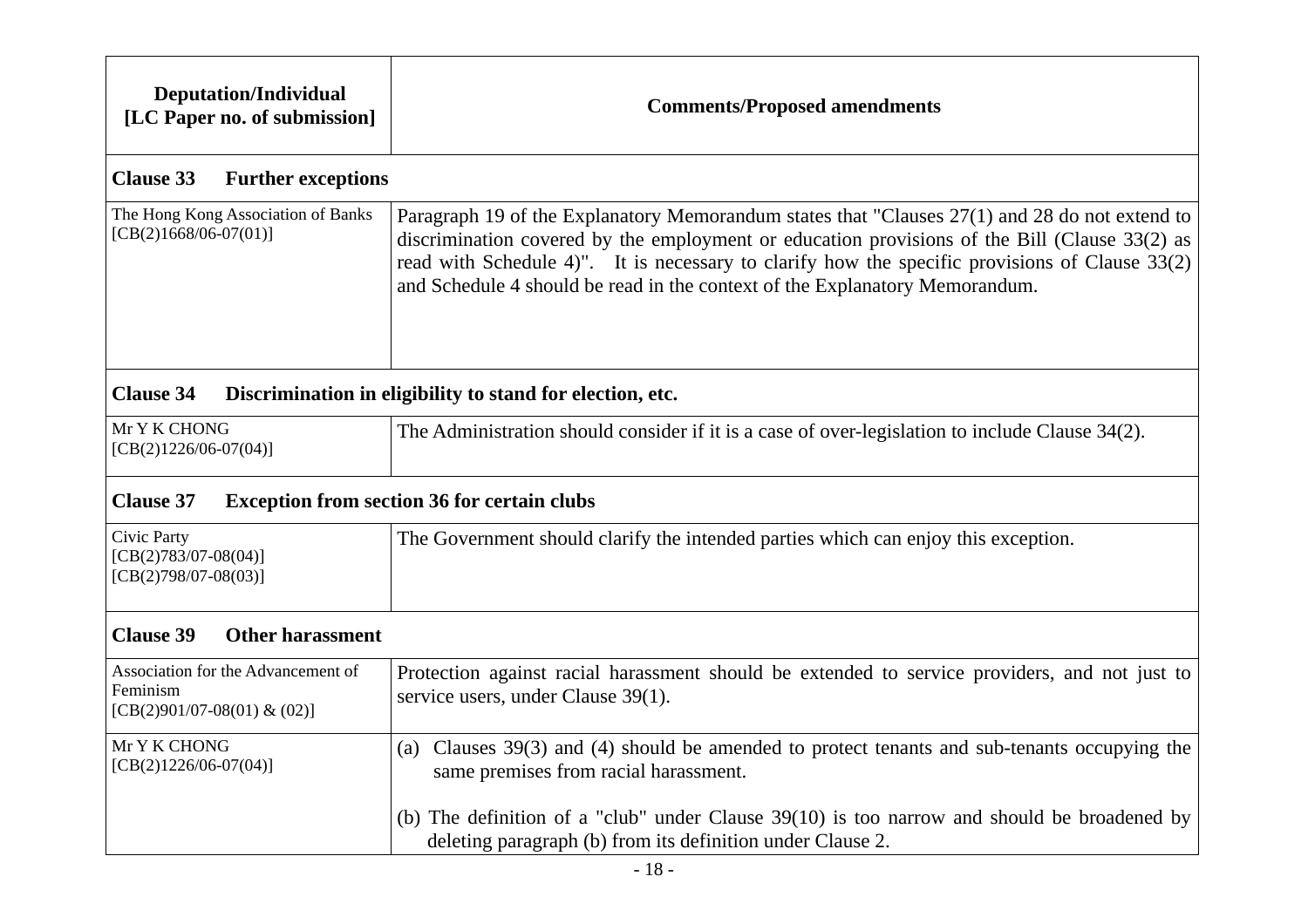| <b>Deputation/Individual</b><br>[LC Paper no. of submission]    | <b>Comments/Proposed amendments</b>                                                                                                                                                                                                                                                                                   |  |
|-----------------------------------------------------------------|-----------------------------------------------------------------------------------------------------------------------------------------------------------------------------------------------------------------------------------------------------------------------------------------------------------------------|--|
| <b>Clause 46 Offence of serious vilification</b>                |                                                                                                                                                                                                                                                                                                                       |  |
| A member of the public<br>$[CB(2)2792/06-07(01)]$               | Clause 46 should be amended to the effect that a person commits an offence if the person, by any<br>activity in public, incites hatred towards, serious contempt for, or ridicule of, another person on<br>the ground of the race of that person.                                                                     |  |
|                                                                 | Wording of suggested amendment put forward is "任何人如因另一人的種族而藉公開活動煽動<br>或嘲諷對該人的仇恨、嚴重的鄙視,即屬違法。"                                                                                                                                                                                                                          |  |
| <b>Clause 49</b><br><b>Special measures</b>                     |                                                                                                                                                                                                                                                                                                                       |  |
| Civic Party<br>$[CB(2)783/07-08(04)]$                           | "Special needs" under the clause should be defined and objective test should be provided to<br>prevent abuse of the clause.                                                                                                                                                                                           |  |
| <b>Clause 50</b><br><b>Charities</b>                            |                                                                                                                                                                                                                                                                                                                       |  |
| Hong Kong Bar Association<br>$[CB(2)1461/06-07(01)]$            | Clause 50 provides for the exception for certain provisions in charitable instruments from the<br>scope of the Bill. Its equivalent provision in RRA is section 34. Since the exemption was<br>removed from RRA in 2003, the Administration should justify why a similar amendment has not<br>been made to Clause 50. |  |
| <b>Clause 51</b><br>Discriminatory training by certain bodies   |                                                                                                                                                                                                                                                                                                                       |  |
| Civic Party<br>$[CB(2)783/07-08(04)]$<br>$[CB(2)798/07-08(03)]$ | It is not clear why ordinary residents are excluded as training opportunities should be open to all<br>regardless one's racial background.                                                                                                                                                                            |  |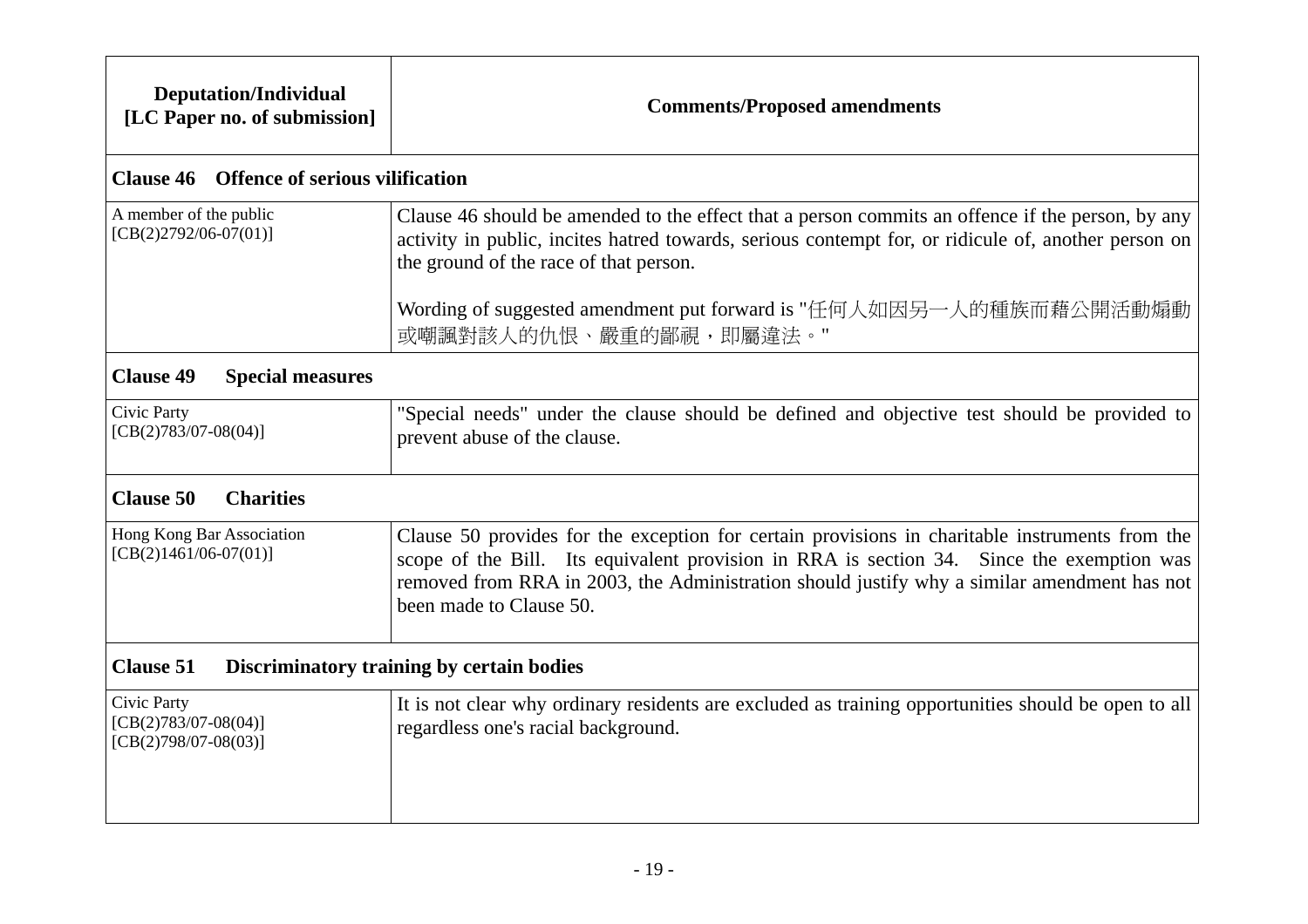| <b>Deputation/Individual</b><br>[LC Paper no. of submission]                                                                                                                                                                                                                                                                                                                                                                                                                                                                    | <b>Comments/Proposed amendments</b>                                                                                                                                                                                                |
|---------------------------------------------------------------------------------------------------------------------------------------------------------------------------------------------------------------------------------------------------------------------------------------------------------------------------------------------------------------------------------------------------------------------------------------------------------------------------------------------------------------------------------|------------------------------------------------------------------------------------------------------------------------------------------------------------------------------------------------------------------------------------|
| <b>Clause 54</b><br>Nationality law, etc. not affected                                                                                                                                                                                                                                                                                                                                                                                                                                                                          |                                                                                                                                                                                                                                    |
| Mr Y K CHONG<br>$[CB(2)1226/06-07(04)]$                                                                                                                                                                                                                                                                                                                                                                                                                                                                                         | The provision is too broad and unnecessary because of the existence of Clause 8(3)(d).                                                                                                                                             |
| <b>Clause 55</b><br><b>Immigration legislation</b>                                                                                                                                                                                                                                                                                                                                                                                                                                                                              |                                                                                                                                                                                                                                    |
| Society for Community Organization,<br>New Immigrants' Mutual Aid<br>Association, Voices of the Rights of<br>Asylum Seekers and Refugees and<br>Hong Kong Human Rights<br>Commission<br>$[CB(2)1168/06-07(01),$<br>$CB(2)1226/06-07(02)$ (revised) &<br>$CB(2)798/07-08(01)$ ]<br>Mr Y K CHONG<br>$[CB(2)1226/06-07(04)]$<br>The Coalition For Migrants Rights,<br>Indonesian Migrant Workers Union,<br>East<br>Overseas<br>Far<br>Nepalese<br>Association, Filipinos Domestic Helper<br>General Union, Alliance of Progressive | The exemption for immigration legislation should be removed in order to protect the rights of<br>asylum seekers and not to legitimize existing discriminatory arrangements against foreign<br>domestic helpers e.g. two-week rule. |
| Labor, Hong Kong, the Hong Kong<br>Coalition of Indonesian Migrants<br>Workers Organization<br>$[CB(2)1226/06-07(05)]$<br>The Hong Kong Bar Association<br>$[CB(2)1461/06-07(01)]$                                                                                                                                                                                                                                                                                                                                              |                                                                                                                                                                                                                                    |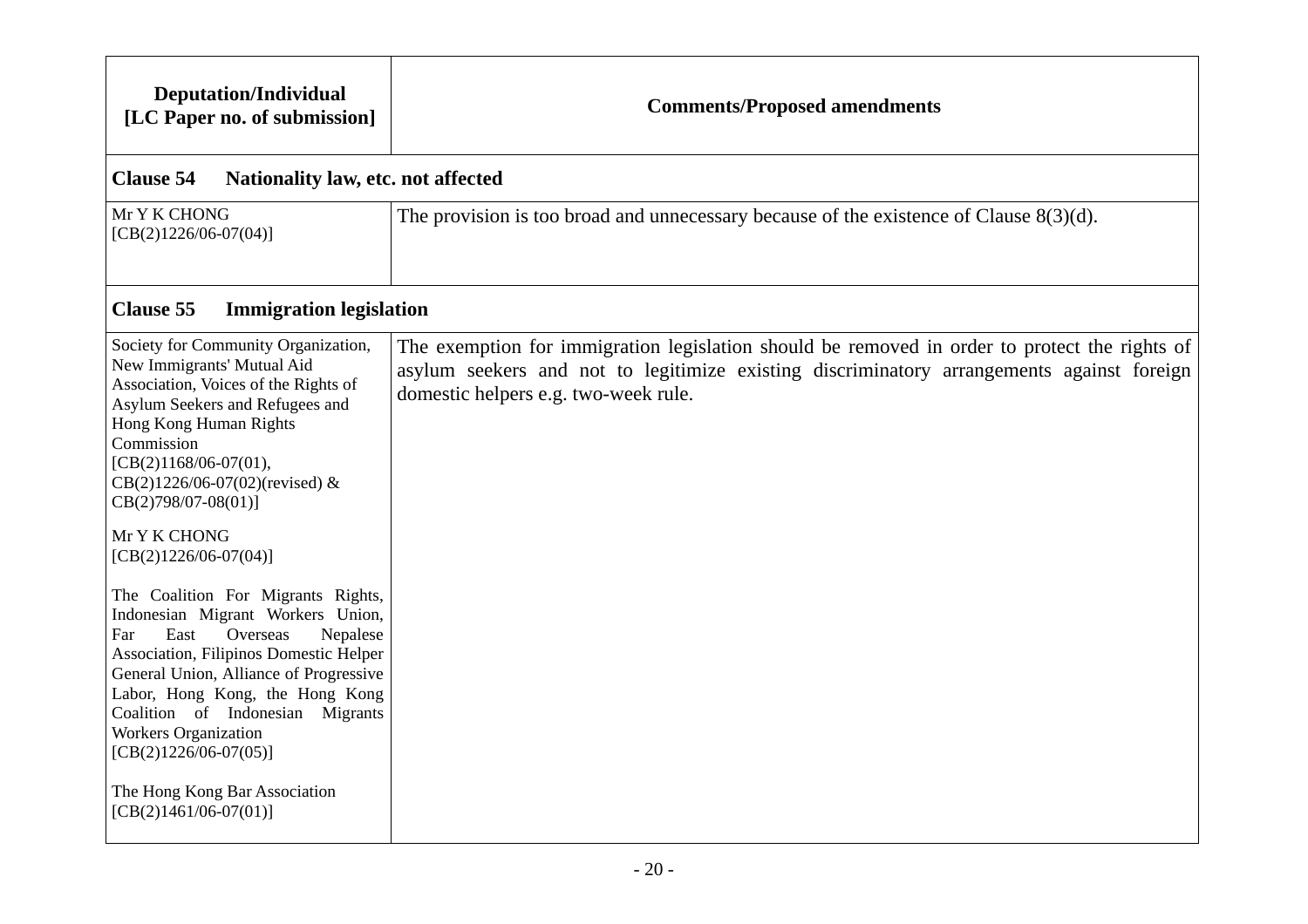| <b>Deputation/Individual</b><br>[LC Paper no. of submission]                                        | <b>Comments/Proposed amendments</b>                                                                                                                                                                                                                                                                                                                                                                                                                                                                     |
|-----------------------------------------------------------------------------------------------------|---------------------------------------------------------------------------------------------------------------------------------------------------------------------------------------------------------------------------------------------------------------------------------------------------------------------------------------------------------------------------------------------------------------------------------------------------------------------------------------------------------|
| Association for the Advancement of<br>Feminism<br>[CB(2)901/07-08(01) & (02)]                       |                                                                                                                                                                                                                                                                                                                                                                                                                                                                                                         |
| <b>Clause 56</b>                                                                                    | Acts done under statutory authority not affected by Parts 3, 4 and 5                                                                                                                                                                                                                                                                                                                                                                                                                                    |
| Mr Y K CHONG<br>$[CB(2)1226/06-07(04)]$<br>The Hong Kong Bar Association<br>$[CB(2)1461/06-07(01)]$ | This clause which seeks to exempt acts done for the purpose of complying with an existing<br>statutory requirement from being rendered unlawful is opposed.                                                                                                                                                                                                                                                                                                                                             |
| The Hong Kong Association of Banks<br>$[CB(2)1668/06-07(01)]$                                       | (a) The scope of exceptions should be widened to cater to the needs of established banking<br>practices. Clause 56 refers to an "existing statutory provision", which means compliance<br>with non-statutory requirements such as the Hong Kong Monetary Authority's guidelines and<br>sanctions issued by overseas regulatory authorities will fall outside the scope of protection of<br>the Clause.                                                                                                  |
|                                                                                                     | (b) Unlike section 41 of RRA, Clause 56 of the Bill applies to existing statutory provision (i.e.<br>excludes future legislation). Hence, the scope of protection provided by Clause 56 will not<br>apply to any new ordinance enacted after the Bill becomes enacted. The scope of Clause 56<br>should be expanded to include future legislation and non-statutory requirements that banks<br>are expected to comply with in the prevention of money laundering and terrorist financing<br>activities. |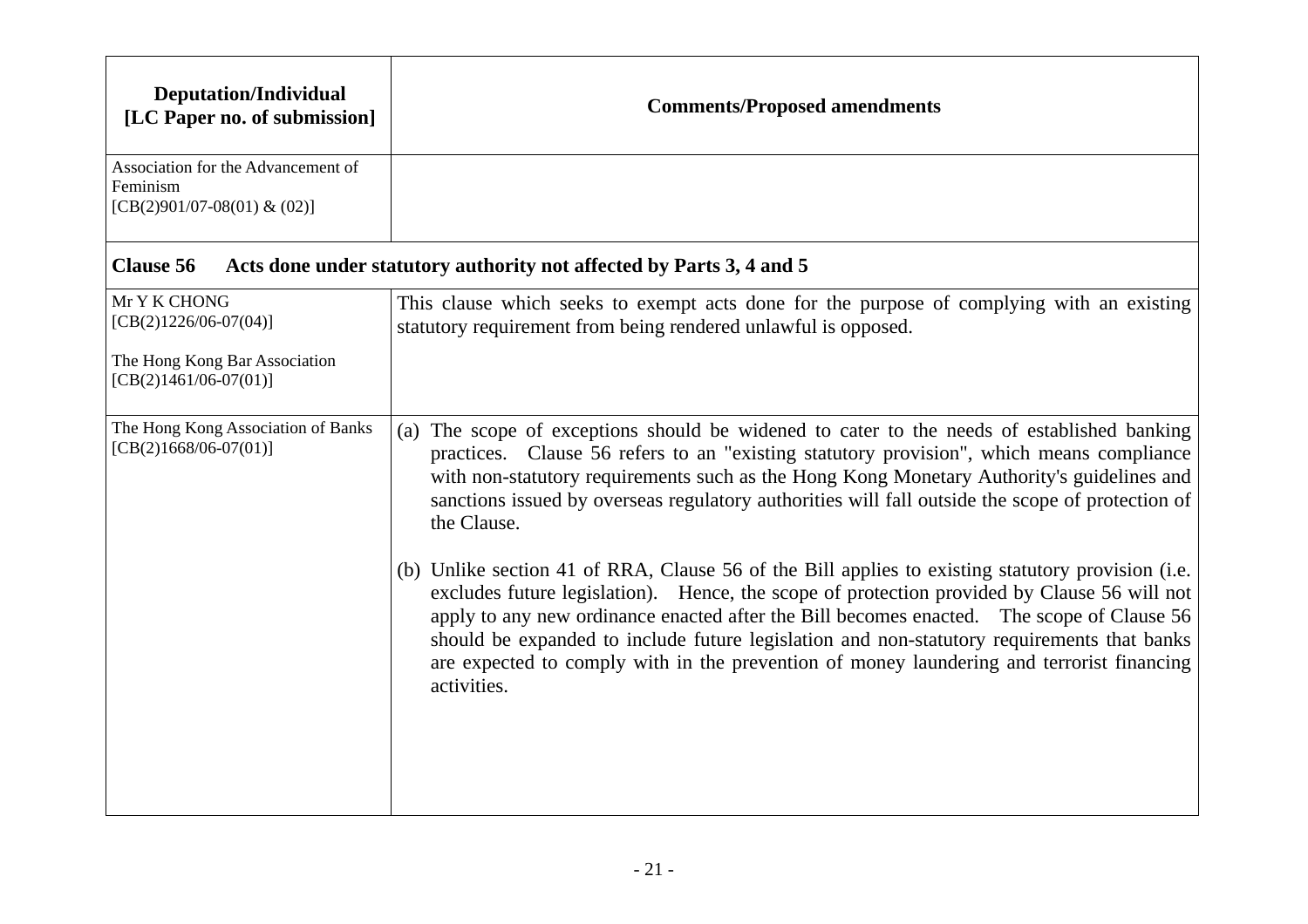| <b>Deputation/Individual</b><br>[LC Paper no. of submission]                                                                                                                                                                                         | <b>Comments/Proposed amendments</b>                                                                                                                                                                                                                                                                                                                                                                                                                                                                                           |
|------------------------------------------------------------------------------------------------------------------------------------------------------------------------------------------------------------------------------------------------------|-------------------------------------------------------------------------------------------------------------------------------------------------------------------------------------------------------------------------------------------------------------------------------------------------------------------------------------------------------------------------------------------------------------------------------------------------------------------------------------------------------------------------------|
| <b>Clause 57</b><br><b>Application to New Territories land</b>                                                                                                                                                                                       |                                                                                                                                                                                                                                                                                                                                                                                                                                                                                                                               |
| Mr Y K CHONG<br>$[CB(2)1226/06-07(04)]$<br>The Law Society of Hong Kong<br>$[CB(2)1325/06-07(01)]$                                                                                                                                                   | The rights of inhabitants in the New Territories are protected by Article 40 of the Basic Law.<br>The indigenous inhabitants of the New Territories should not be granted exemption from the<br>coverage of the Bill as it will widen their rights.                                                                                                                                                                                                                                                                           |
| <b>Clause 58</b><br><b>Exception for languages</b>                                                                                                                                                                                                   |                                                                                                                                                                                                                                                                                                                                                                                                                                                                                                                               |
| Society for Community Organization,<br>New Immigrants' Mutual Aid<br>Association, Voices of the Rights of<br>Asylum Seekers and Refugees and<br>Hong Kong Human Rights<br>Commission<br>$[CB(2)1168/06-07(01),$<br>$CB(2)1226/06-07(02)$ (revised) & | (a) The exception for use, or failure to use, particular languages in regard to provision of goods<br>and services, etc. should not be provided for, particularly in these essential areas like medical<br>and care services, educational and vocational training, welfare services, judiciary services,<br>legal aid, housing, immigration, labour and the Police, in order to safeguard the rights of<br>ethnic minorities.<br>(b) Mr Y K CHONG further considers that the Administration should clarify the meaning of "in |
| $CB(2)798/07-08(01)$ ]                                                                                                                                                                                                                               | any circumstances relevant for the purpose of the section" in Clause $58(1)$ .                                                                                                                                                                                                                                                                                                                                                                                                                                                |
| Hong Kong SKH Lady Maclehose<br>Centre<br>$[CB(2)1202/06-07(02)]$                                                                                                                                                                                    | (c) Dr Kelley LOPER further points out that as Clause 4 already provides for the test of<br>justifiability, Clause 58 is unnecessary.                                                                                                                                                                                                                                                                                                                                                                                         |
| Hong Kong Unison Limited<br>$[CB(2)1226/06-07(01)]$                                                                                                                                                                                                  |                                                                                                                                                                                                                                                                                                                                                                                                                                                                                                                               |
| Mr Y K CHONG<br>$[CB(2)1226/06-07(04)]$<br>$[CB(2)759/07-08(04)]$                                                                                                                                                                                    |                                                                                                                                                                                                                                                                                                                                                                                                                                                                                                                               |
| The Coalition For Migrants Rights,<br>Indonesian Migrant Workers Union,<br>Nepalese<br>Far<br>East<br>Overseas                                                                                                                                       |                                                                                                                                                                                                                                                                                                                                                                                                                                                                                                                               |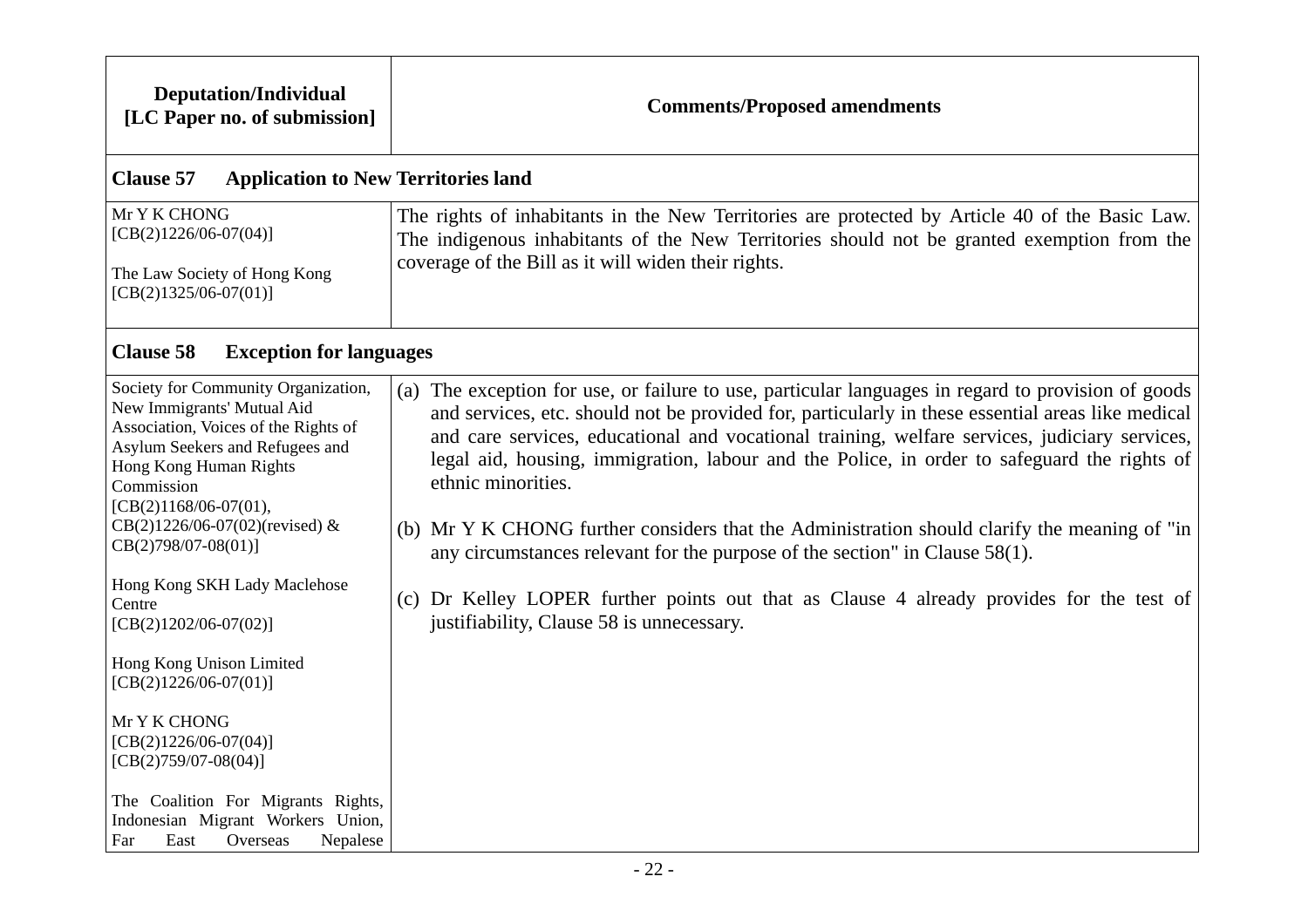| <b>Deputation/Individual</b><br>[LC Paper no. of submission]                                                                                                                                               | <b>Comments/Proposed amendments</b> |
|------------------------------------------------------------------------------------------------------------------------------------------------------------------------------------------------------------|-------------------------------------|
| Association, Filipinos Domestic Helper<br>General Union, Alliance of Progressive<br>Labor, Hong Kong, the Hong Kong<br>Coalition of Indonesian Migrants<br>Workers Organization<br>$[CB(2)1226/06-07(05)]$ |                                     |
| The Hong Kong Christian Service<br>$[CB(2)1226/06-07(06)]$                                                                                                                                                 |                                     |
| <b>Christian Action</b><br>$[CB(2)783/07-08(01)]$                                                                                                                                                          |                                     |
| Pakistan Islamic Welfare Union Inc<br>(HK) Limited<br>$[CB(2)783/07-08(03)]$                                                                                                                               |                                     |
| Hong Kong SKH Lady Maclehose<br>Centre<br>$[CB(2)759/07-08(01)]$                                                                                                                                           |                                     |
| Hong Kong Christian Service<br>$[CB(2)759/07-08(02)]$                                                                                                                                                      |                                     |
| Hong Kong Unison Limited<br>$[CB(2)775/07-08(01)]$                                                                                                                                                         |                                     |
| Civic Party<br>$[CB(2)783/07-08(04)]$<br>$[CB(2)798/07-08(03)]$                                                                                                                                            |                                     |
| Mr Patrick YU<br>$[CB(2)783/07-08(06)$ revised]                                                                                                                                                            |                                     |

 $\Gamma$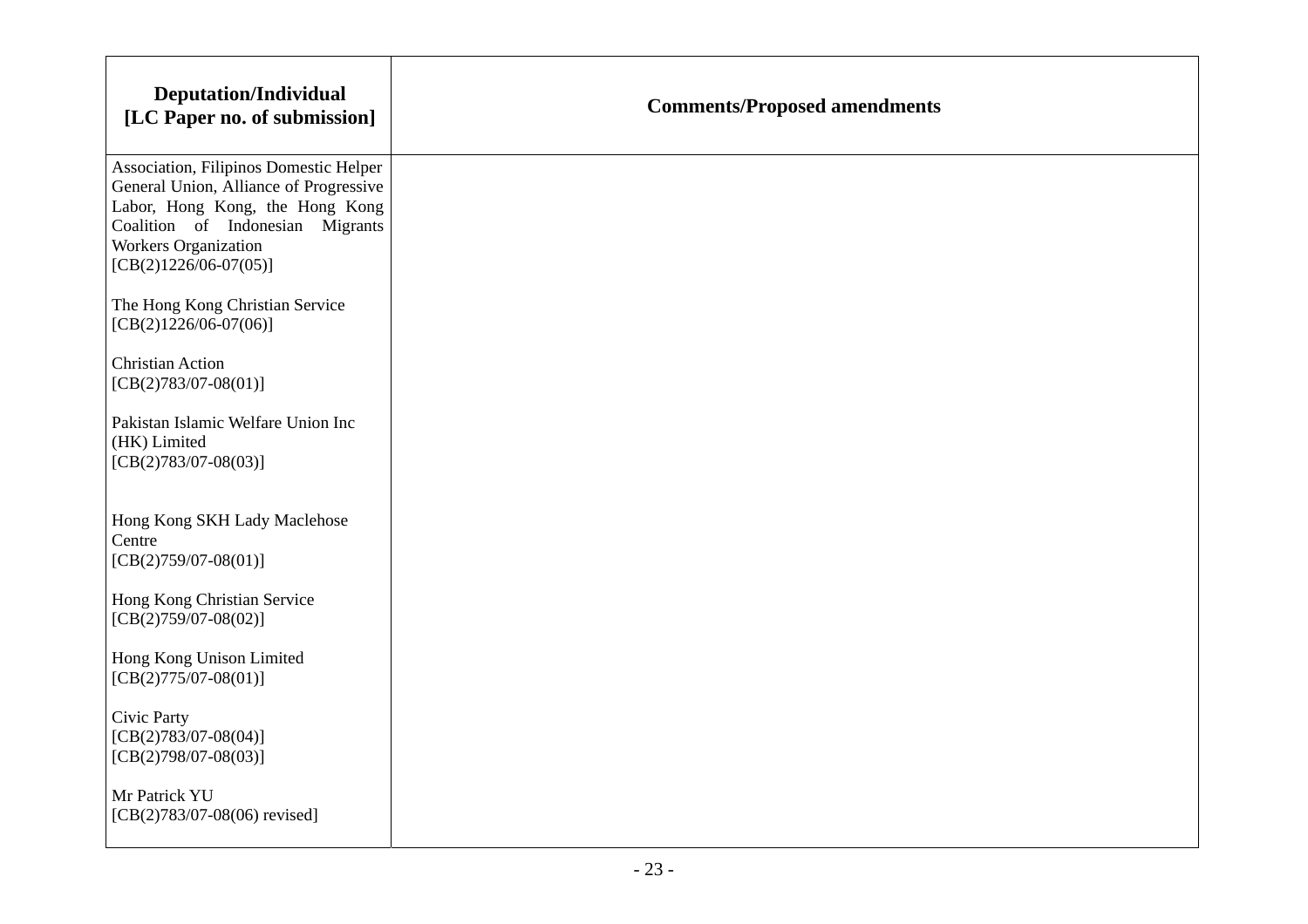| <b>Deputation/Individual</b><br>[LC Paper no. of submission]                                       | <b>Comments/Proposed amendments</b>                                                                                                                                                                            |
|----------------------------------------------------------------------------------------------------|----------------------------------------------------------------------------------------------------------------------------------------------------------------------------------------------------------------|
| Colours in Peace<br>$[CB(2)798/07-08(05)]$                                                         |                                                                                                                                                                                                                |
| Hong Kong Women Christian Council<br>$[CB(2)798/07-08(07)]$                                        |                                                                                                                                                                                                                |
| YMCA of Hong Kong (Cheung Sha<br>Wan Centre)<br>$[CB(2)798/07-08(08)]$                             |                                                                                                                                                                                                                |
| Association for the Advancement of<br>Feminism<br>[CB(2)901/07-08(01) & (02)]                      |                                                                                                                                                                                                                |
| Dr Kelley LOPER<br>[Oral presentation at the meeting on<br>10 January 2008]                        |                                                                                                                                                                                                                |
| The Law Society of Hong Kong<br>$[CB(2)1325/06-07(01)]$                                            | Clause 58 should be amended by adopting the wording "would impose unjustifiable hardship",<br>in line with similar wording of section $26(2)$ of DDO.                                                          |
| The Hong Kong Association of Banks<br>$[CB(2)1668/06-07(01)]$                                      | This exception for use, or failure to use, particular languages should also cover Clause 10 and<br>other provisions relating to employment.                                                                    |
| The Hong Kong Federation of Insurers<br>$[CB(2)1168/06-07(07)]$<br>Tsim Sha Tsui District Kai Fong | (a) The Bill should not impose mandatory requirement for all service providers including<br>educational establishments to conduct their activities and business in all languages or any<br>specified language. |
| <b>Welfare Association</b><br>$[CB(2)1168/06-07(08)]$                                              | (b) Provision of the exemption under Clause 58 is supported.                                                                                                                                                   |
| Yau Tsim Mong Committee on<br>Promotion of Hong Kong Economy                                       |                                                                                                                                                                                                                |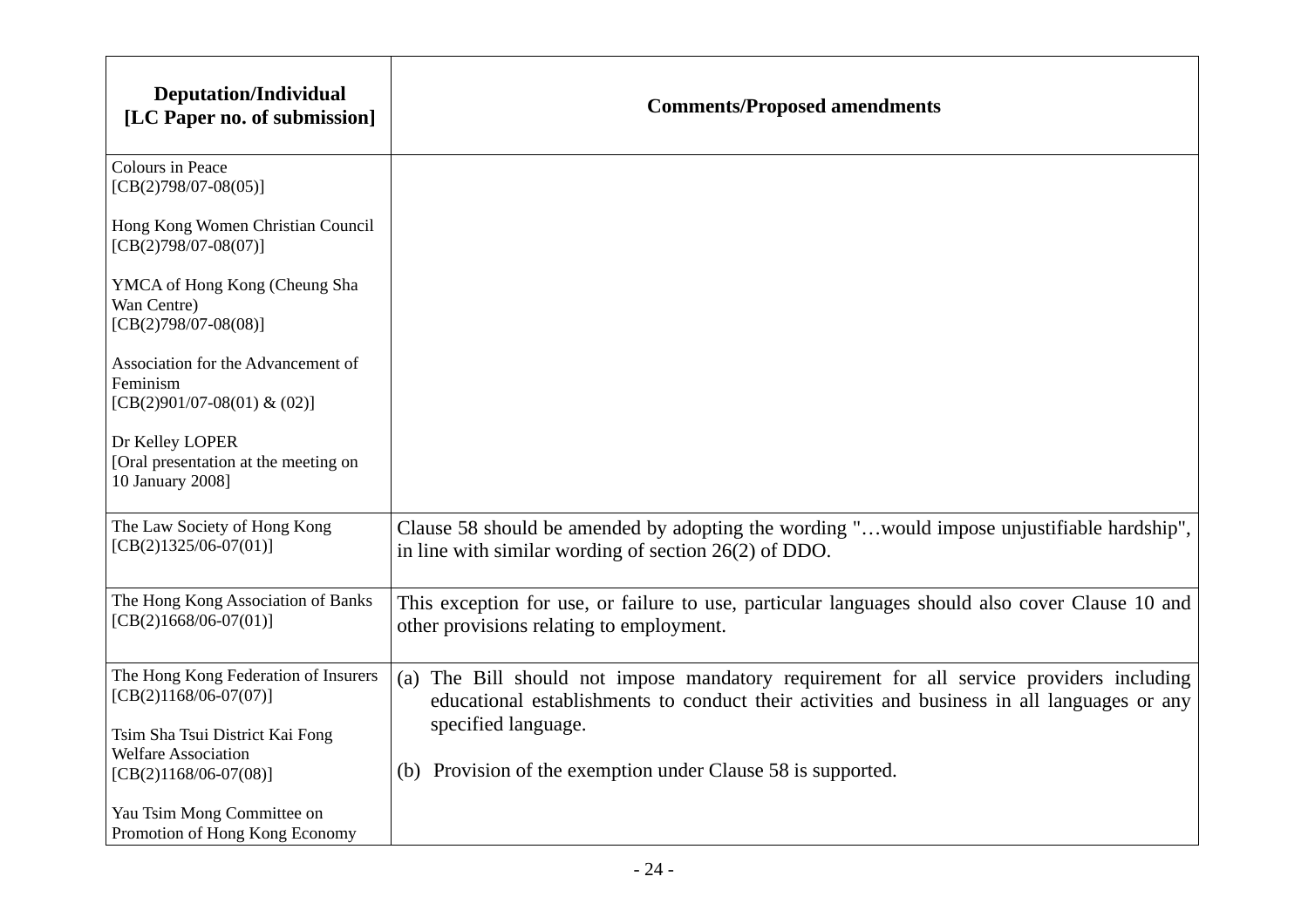| <b>Deputation/Individual</b><br>[LC Paper no. of submission]                        | <b>Comments/Proposed amendments</b>                                                                                                                                                                                                                                                                                                                                                                                                                                                                       |
|-------------------------------------------------------------------------------------|-----------------------------------------------------------------------------------------------------------------------------------------------------------------------------------------------------------------------------------------------------------------------------------------------------------------------------------------------------------------------------------------------------------------------------------------------------------------------------------------------------------|
| $[CB(2)1168/06-07(09)]$                                                             |                                                                                                                                                                                                                                                                                                                                                                                                                                                                                                           |
| Equal Opportunities Officer/University<br>of Hong Kong<br>$[CB(2)1168/06-07(10)]$   |                                                                                                                                                                                                                                                                                                                                                                                                                                                                                                           |
| The Association of Hong Kong Chinese<br>Middle Schools<br>$[CB(2)1168/06-07(11)]$   |                                                                                                                                                                                                                                                                                                                                                                                                                                                                                                           |
| <b>Vocational Training Council</b><br>$[CB(2)1202/06-07(03)]$                       |                                                                                                                                                                                                                                                                                                                                                                                                                                                                                                           |
| Hong Kong Swatow Merchants<br><b>Association Limited</b><br>$[CB(2)1266/06-07(01)]$ |                                                                                                                                                                                                                                                                                                                                                                                                                                                                                                           |
| <b>EOC</b><br>$[CB(2)759/07-08(03)]$                                                | If an express provision is made to oblige public service providers, say, medical and vocational<br>training, to accommodate the specific language needs of users, it should be subject to a defence of<br>unjustifiable hardship. It will be useful if the Bill can specify the intended obligations of service<br>providers by way of a list of examples. It is also desirable to provide for a non-exhaustive list of<br>factors relevant to the defence of unjustifiable hardship, which may include - |
|                                                                                     | nature of the service;                                                                                                                                                                                                                                                                                                                                                                                                                                                                                    |
|                                                                                     | language profile of the customers or users;                                                                                                                                                                                                                                                                                                                                                                                                                                                               |
|                                                                                     | number of the people likely to require the service in a particular language;                                                                                                                                                                                                                                                                                                                                                                                                                              |
|                                                                                     | resources required in making the accommodation required; and                                                                                                                                                                                                                                                                                                                                                                                                                                              |
|                                                                                     | resources available to the operators.                                                                                                                                                                                                                                                                                                                                                                                                                                                                     |
|                                                                                     |                                                                                                                                                                                                                                                                                                                                                                                                                                                                                                           |

 $\Gamma$